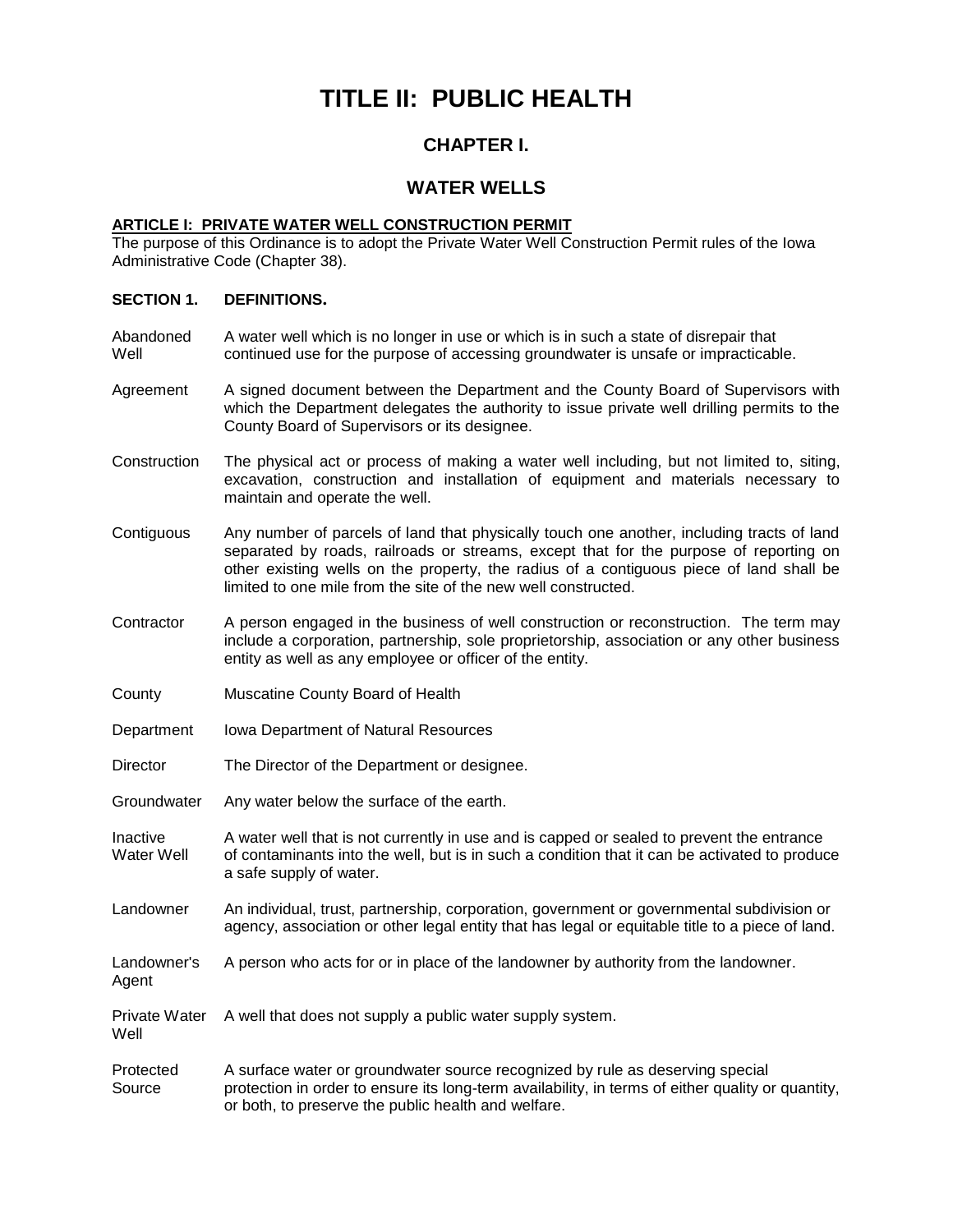- Public Water A system for the provision to the public of piped water for human consumption, if such Supply system has at least fifteen (15) service connections or regularly serves an average of at System least twenty-five (25) individuals daily at least sixty (60) days out of the year. The term includes: (1) any collection, treatment, storage and distribution facilities under control of the supplier of water and used primarily in connection with the system, and, (2) any collection (including wells) or pretreatment storage facilities not under the control which are used primarily in connection with the system.
- Water Well An excavation that is drilled, cored, bored, augured, washed, driven, dug, jetted, or otherwise constructed for accessing groundwater. Water well does not include an open ditch or drain tiles.
- **SECTION 2. FORMS.** The following application form is currently in use: Well Construction Permit #542-0988.

## **SECTION 3. PERMIT REQUIRED.**

- **3.1 When permit required.** A landowner or landowner's agent shall not drill or construct a new private water well without first obtaining a well construction permit issued by the Department or by a County Board of Supervisors or the Board's designee authorized to issue permits pursuant to rule 38.15(455B) of the Iowa Administrative Code. (Refer to Section 15 of this Ordinance) Examples of private water well requiring well construction permits include, but are not limited to: domestic wells, livestock wells, irrigation wells, recreational-use wells, monitoring wells, heat pump wells, industrial wells, and dewatering wells, except that dewatering wells shall be exempt from the construction standards of Chapter 49 (Nonpublic Water Wells) of the Iowa Administrative Code.
- **3.2 Exemptions.** The following types of excavations do not need private water well construction permits: soil borings, percolation test holes, sand and gravel and limestone exploration holes, excavations for storing and extracting natural gas or other products, gravel pits and quarries and all monitoring wells required as part of a permit or a construction approval issued by the Department. Test holes, used to determine the availability, quality or depth of groundwater are also exempt provided that all the following conditions are met.
	- a. The use of the test hole is limited to the conduct of the test only.
	- b. The duration of the test is not more that seven consecutive days.
	- c. The test hole is properly closed immediately after the test is completed in accordance with Chapter 39 "Requirements for Properly Plugging Abandoned Wells" of the Iowa Administrative Code.
- **3.3 Caveat.** Nothing in these rules shall be construed as exempting public water supply wells from the construction permit and water withdrawal permit provisions of the environmental protection commission rules, 567- Iowa Administrative Code.
- **SECTION 4. FORM OF APPLICATION.** Application shall be made on forms supplied by the County. Each application shall list all wells, including abandoned wells, on the applicant's property contiguous to the well site described in the application and shall describe the location of each well site. The location site shall be given in the form of a legal land description (section, township and range) to the nearest quarter of a quarter of a section and noted on a map or aerial photograph. The list of wells to be registered shall include but is not limited to abandoned wells, inactive wells, agricultural drainage wells, irrigation wells, domestic wells, and livestock wells.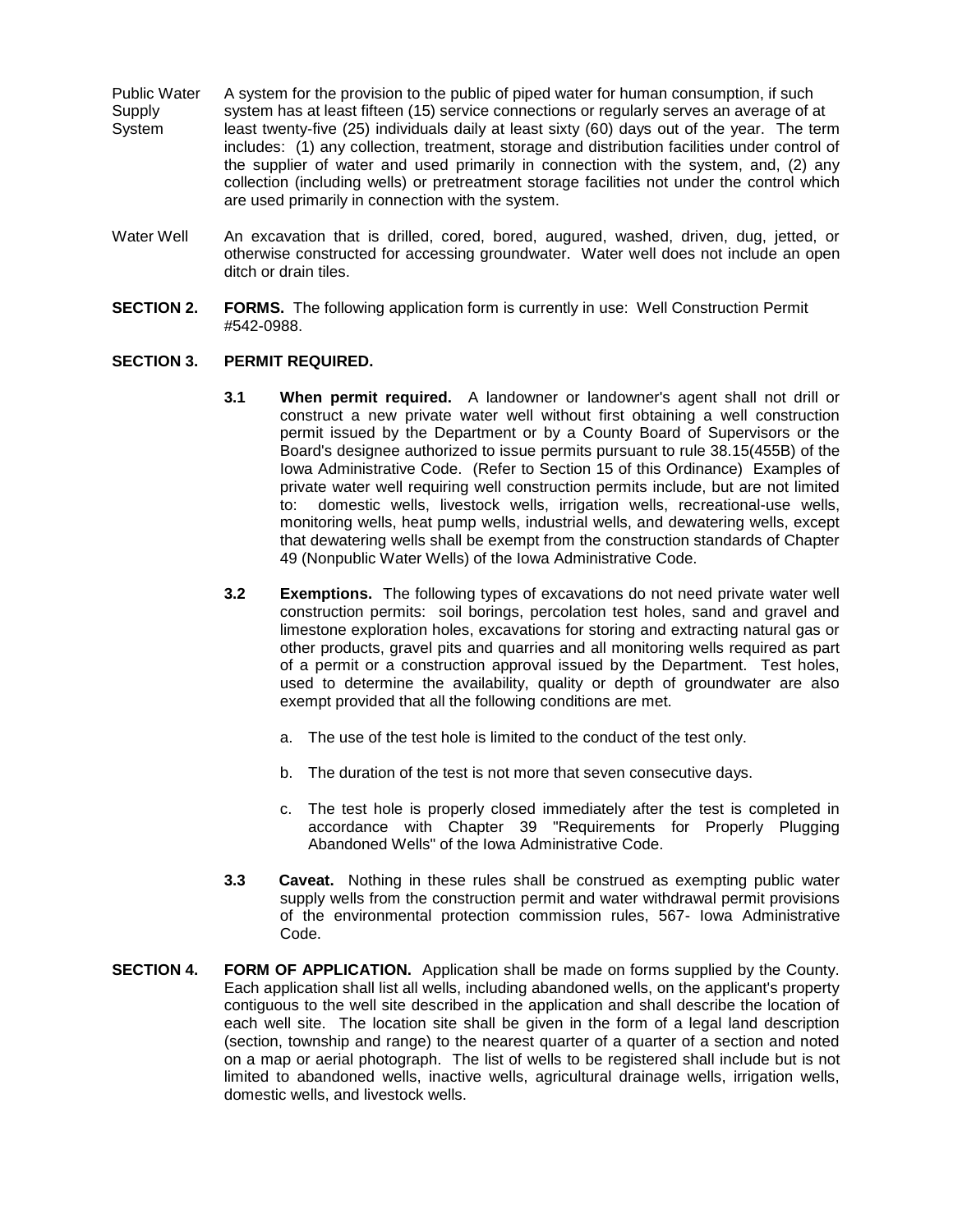#### **SECTION 5. FEES.**

- **5.1 Fee Payment.** Each application shall be accompanied by a nonrefundable fee determined by the Board of Supervisors, made payable to the Muscatine County Treasurer. More than one proposed well on one contiguous piece of property may be listed on one application and only one fee need be paid irrespective of the number of wells listed on the application form. A proper application shall consist of a fully and properly completed form and nonrefundable fee.
- **5.2 Exemption.** The County is exempt from the fee payment requirements of these rules.

# **SECTION 6. WELL MAINTENANCE AND RECONSTRUCTION.**

A private well construction permit is required for all replacement wells. A private well construction permit is not required for the repair, maintenance, rehabilitation or reconstruction of an existing well. Changes in physical dimensions in these exemptions include, but are not limited to: deepening the well and changing the diameter or length or the casing or the screen.

#### **SECTION 7. EMERGENCY PERMITS.**

**7.1 Emergency Permits.** Emergency permit applications may be made on approved County forms as provided for in (Section 4) and the reporting requirements shall be on a routine basis in accordance with 15.3 of this Ordinance.

## **SECTION 8. PERMIT ISSUANCE AND CONDITIONS.**

- **8.1 When issued.** Upon receipt of a complete application, the County shall issue a permit to the landowner or landowner's agent except as provided in Rules 38.7(455B), 38.12(455B) of the Iowa Administrative Code (refer to Sections 7, 12, and 15 of this Ordinance).
- **8.2 Not withdrawal permit.** Each permit shall include notification that a private well construction permit is not a water withdrawal permit and does not eliminate the necessity of obtaining any water withdrawal permits required in 567-Chapter 51 and 52 of the Iowa Administrative Code. A water withdrawal permit is required before an applicant can withdraw more than 25,000 gallons of water per day from any source or combination of sources in the State of Iowa.
- **8.3 Construction by registered well driller.** Each well construction permit shall require that each well shall be constructed by a registered well driller in compliance with 567-Chapters 37 and 49 of the Iowa Administrative Code. However, temporary dewatering wells at construction sites shall be exempt from the construction standards of Chapter 49.
- **SECTION 9. NONCOMPLIANCE.** Violations of any of the provisions of this Chapter may be addressed by the County pursuant to Iowa Code sections 455B.109, 455B.175 and 455B.191.
- **SECTION 10. EXPIRATION OF A PERMIT.** A private well construction permit shall expire one calendar year from the date of issuance. If construction of the proposed well is not started prior to the expiration date, a new application plus a new nonrefundable fee must be filed.
- **SECTION 11. TRANSFERABILITY.** A private well construction permit is not transferable.
- **SECTION 12. DENIAL OF A PERMIT.** The County may deny a private well construction permit if granting the permit would lead to the violation of State law, would result in groundwater contamination, would lead to withdrawal from a protected source, or the Director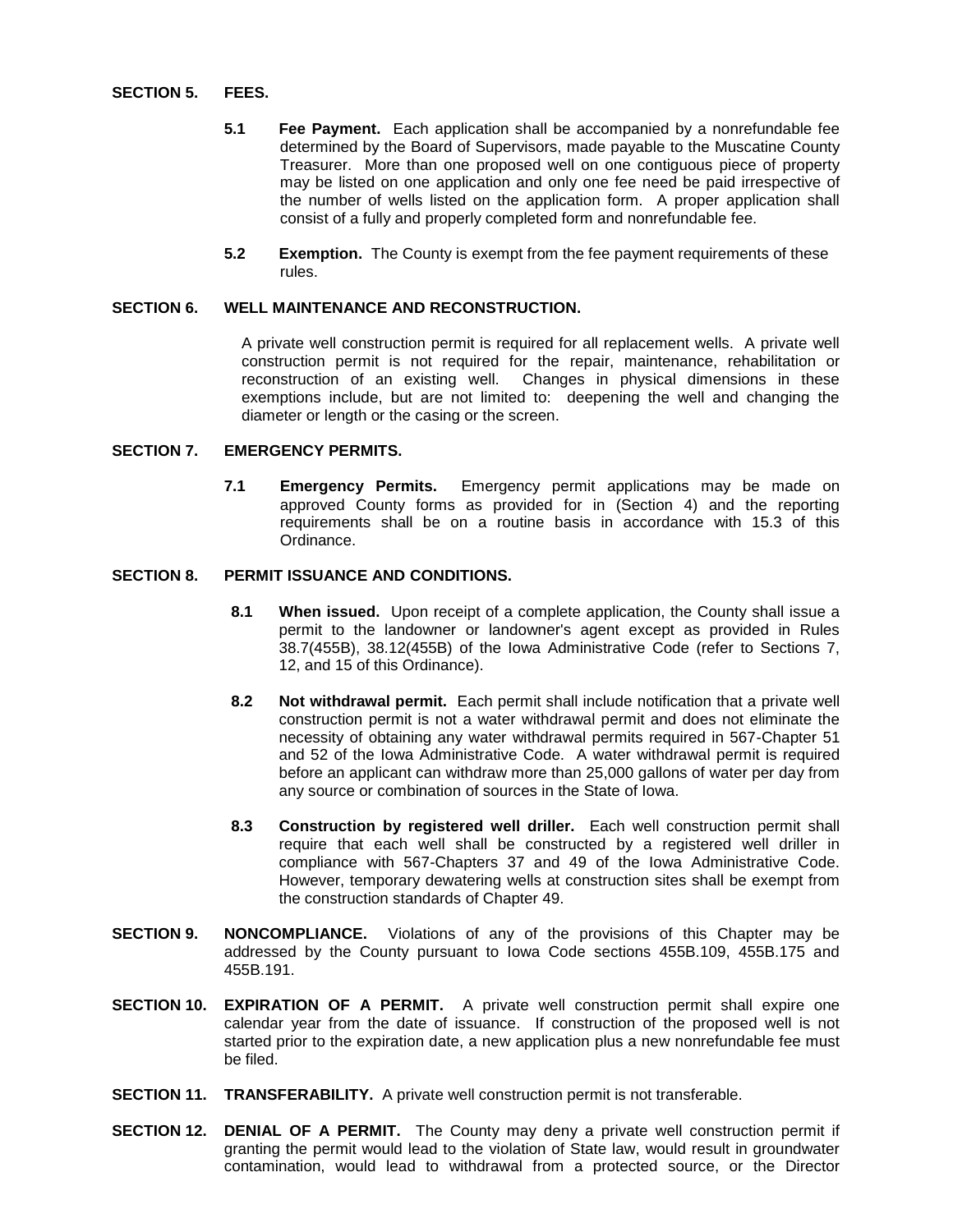determines that the well would threaten public health or the environment. Examples of wells that could threaten public health or the environment and, therefore, may be denied construction permits include, but are not limited to: in-situmining wells, wells which may result in a negative impact on an identified point source of groundwater contamination and cause leachate plume to spread or migrate, underground injection wells except as provided in 50.6(4) and 62.9 of the Iowa Code.

**SECTION 13. APPEAL OF A PERMIT DENIAL.** Any applicant aggrieved by a decision issued under the provisions of this Chapter may file a notice of appeal with the County. The notice of appeal must be filed within thirty (30) days of the date of the permit decision. The form of the notice of appeal and appeal procedures are governed by 567 - Chapter 7 of the Iowa Code. Appeal of a permit denied by a County which has been delegated authority to issue private water well permits shall be administered by the County in accordance with their appeal or judiciary review process and can only by appealed to the Department if delegation to the County is suspended, rescinded or revoked.

# **SECTION 14. DELEGATION OF AUTHORITY TO COUNTY BOARD OF SUPERVISORS.**

- **14.1 Application by Board.** A County Board of Supervisors requesting the authority to issue private well construction permits shall apply to the Department in accordance with Iowa Code Chapter 28E. The application shall include statement of agreement to comply with 567 - Chapter 38. Additional information may be requested by the Department.
- **14.2 County Standards.** The County Board of Supervisors may impose additional standards as local conditions dictate, but cannot by less stringent than those required by the provisions of this Chapter.
- **14.3 Information to Department.** The delegation agreement shall provide for the method format and frequency of reporting all permit application information to the Department.
- **14.4 Board Authority.** After delegation of authority to a County Board of Supervisors, all applications in that County shall be made to the Board of its designee except that all new private well permit applications by State or Federal agencies shall be made to the Department.
- **14.5 Term of Delegation.** The delegation of authority may be for up to five years and may be redelegated at the discretion of the Department.
- **SECTION 15. JURISDICTION.** The provisions of this regulation shall apply throughout Muscatine County, Iowa, including cities and towns therein; provided such cities have not adopted a Board of Health pursuant to Chapter 137, Code 1973, in which event the provisions of this regulation shall not apply to said City.
- **SECTION 16. VIOLATIONS AND PENALTIES.** These rules and regulations shall be enforced in accordance with the provisions of Title I Administration, Chapter V Enforcement Ordinance.

#### **ARTICLE II: NONPUBLIC WATER WELLS**

The purpose of this Ordinance is to adopt the Nonpublic Water Well Rules of the Iowa Administrative Code (Chapter 49).

#### **SECTION 1. DEFINITIONS.**

Abandoned A well whose use has permanently discontinued. A well shall be considered abandoned Well when its condition is such that continued use is impractical or no longer desired.

County Muscatine County Board of Health.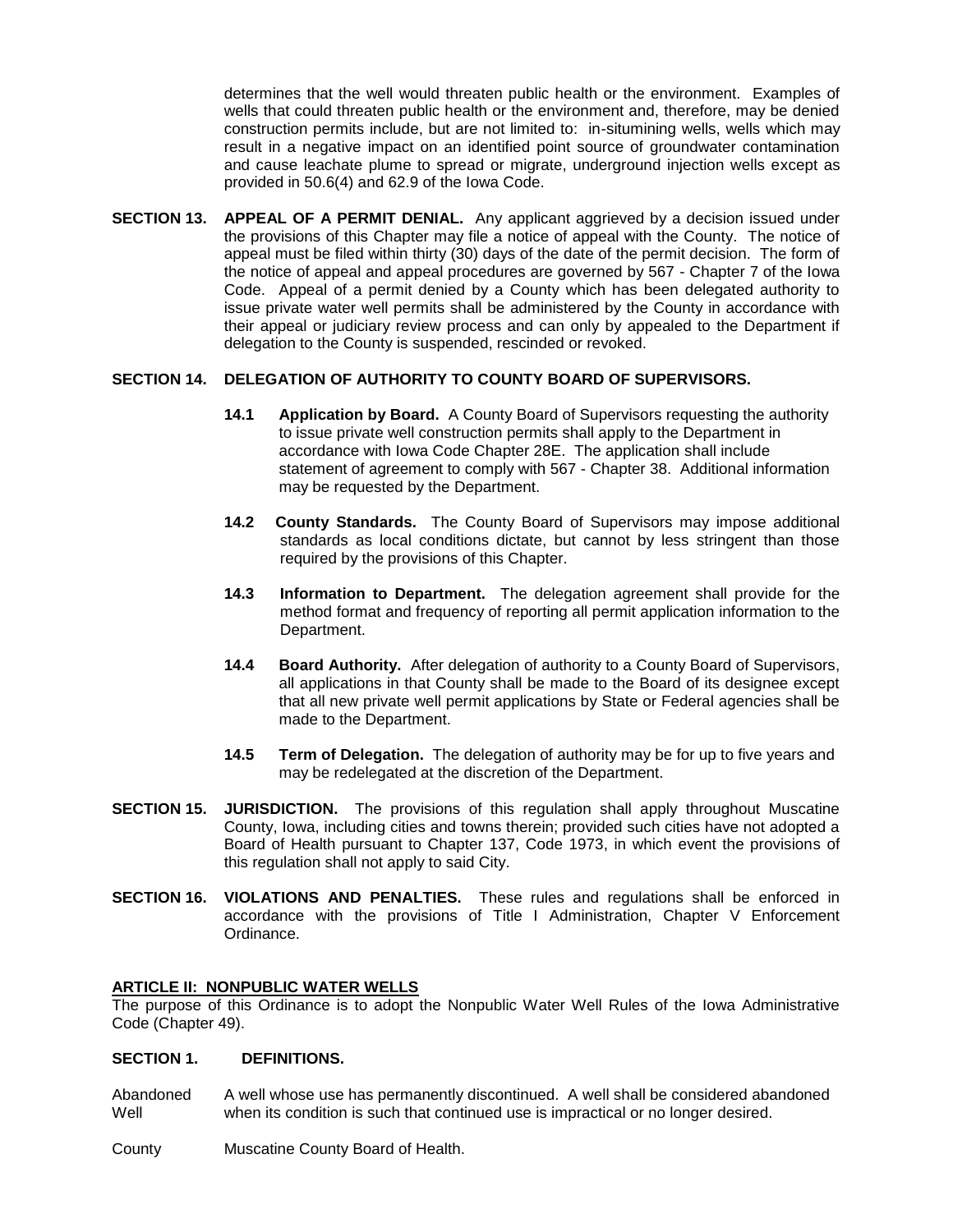|                                              | Annular Space The open space between the well hole excavation and the well casing.                                                                                                                                                                                                                                                                                                                                                                                   |
|----------------------------------------------|----------------------------------------------------------------------------------------------------------------------------------------------------------------------------------------------------------------------------------------------------------------------------------------------------------------------------------------------------------------------------------------------------------------------------------------------------------------------|
| Cesspool                                     | A covered excavation, lined or unlined, into which wastes from toilets or urinals are<br>discharged for disposal. Cesspools are not an approved method of sewage disposal.                                                                                                                                                                                                                                                                                           |
| Compensation<br>For Well<br>Interference     | Payment to the owner of a nonregulated well for damages caused by a lowered water<br>level in the well due to withdrawal of water for a permitted use.                                                                                                                                                                                                                                                                                                               |
| Established<br>Grade                         | The permanent point of contact of the ground to the artificial surface with the casing or<br>curbing of the well.                                                                                                                                                                                                                                                                                                                                                    |
| Grout                                        | A material used to seal the annual space between the casing and the bore hold and shall<br>consist of neat cement, concrete, heavy drilling mud or heavy bentonite water slurry.<br>Heavy drilling mud or heavy bentonite water slurry when used as grout shall be of<br>sufficient viscosity to require a time of at least seventy (70) seconds to discharge one<br>quart of the material through an API (American Petroleum Institute) marsh funnel<br>viscometer. |
| Major<br>Rehabilitation<br>or Reconstruction | Replacement, extension or removal of all or a portion of the well casing.                                                                                                                                                                                                                                                                                                                                                                                            |
| Nonpublic<br><b>Water Supply</b>             | A water system that has fewer than fifteen (15) service connections or serves less than<br>twenty-five (25) people, or one that has more than fifteen (15) service connections or<br>services more than twenty-five (25) people for less than sixty (60) days a year.                                                                                                                                                                                                |
| Nonregulated<br>Well                         | A well used to supply water for a nonregulated use (a use of water less than twenty-five<br>thousand (25,000) gallons per day, which is not required to have a water use permit).                                                                                                                                                                                                                                                                                    |
|                                              | Permitted Use A use of water in excess of twenty-five thousand (25,000) gallons per day which requires<br>a water use permit pursuant to Chapters 50 through 52 of the Department of Natural<br>Resources' rules and Iowa Code Chapter 455B, Division III, Part 4.                                                                                                                                                                                                   |
| <b>Pitless</b><br>Adapter                    | An assembly designed for attachment to a well casing which permits below-frost<br>discharge from the well and allows vertical access to the interior of the well for the<br>installation or removal of the pump or its appurtenances thereby eliminating the need for<br>frost pits.                                                                                                                                                                                 |
| Polluted or<br>Contaminated                  | Alteration of the physical, chemical, or biological quality of the water so that it is harmful<br>or potentially injurious to the health of the user or for the intended use of the water.                                                                                                                                                                                                                                                                           |
| Pumps and<br>Pumping<br>Equipment            | Any equipment or materials utilized or intended for use in withdrawing or obtaining water<br>for any use, including seals and tanks, together with fittings and controls.                                                                                                                                                                                                                                                                                            |
| <b>Stuffing Box</b>                          | An approved receptacle in which packing may be compressed to form a watertight or<br>airtight junction between two objects.                                                                                                                                                                                                                                                                                                                                          |
| Vertical<br>Zone of<br>Contamination         | Depth of geological formation, generally near the ground surface, containing connecting<br>pore spaces, crevices or similar openings, including artificial channels, such as protected<br>wells, through which contaminated water may gain access to a well or to a ground water<br>source.                                                                                                                                                                          |
| Well                                         | Any excavation that is drilled, driven, dug, bored, augured, jetted, washed or is otherwise<br>constructed for the purpose of withdrawing water.                                                                                                                                                                                                                                                                                                                     |
| <b>Well Seal</b>                             | A device used to cap or seal a well that establishes or maintains a junction between the<br>casing of the well and the piping, electric conduit or equipment installed therein, so as to<br>prevent water or other foreign material from entering the well at the uppermost terminal.                                                                                                                                                                                |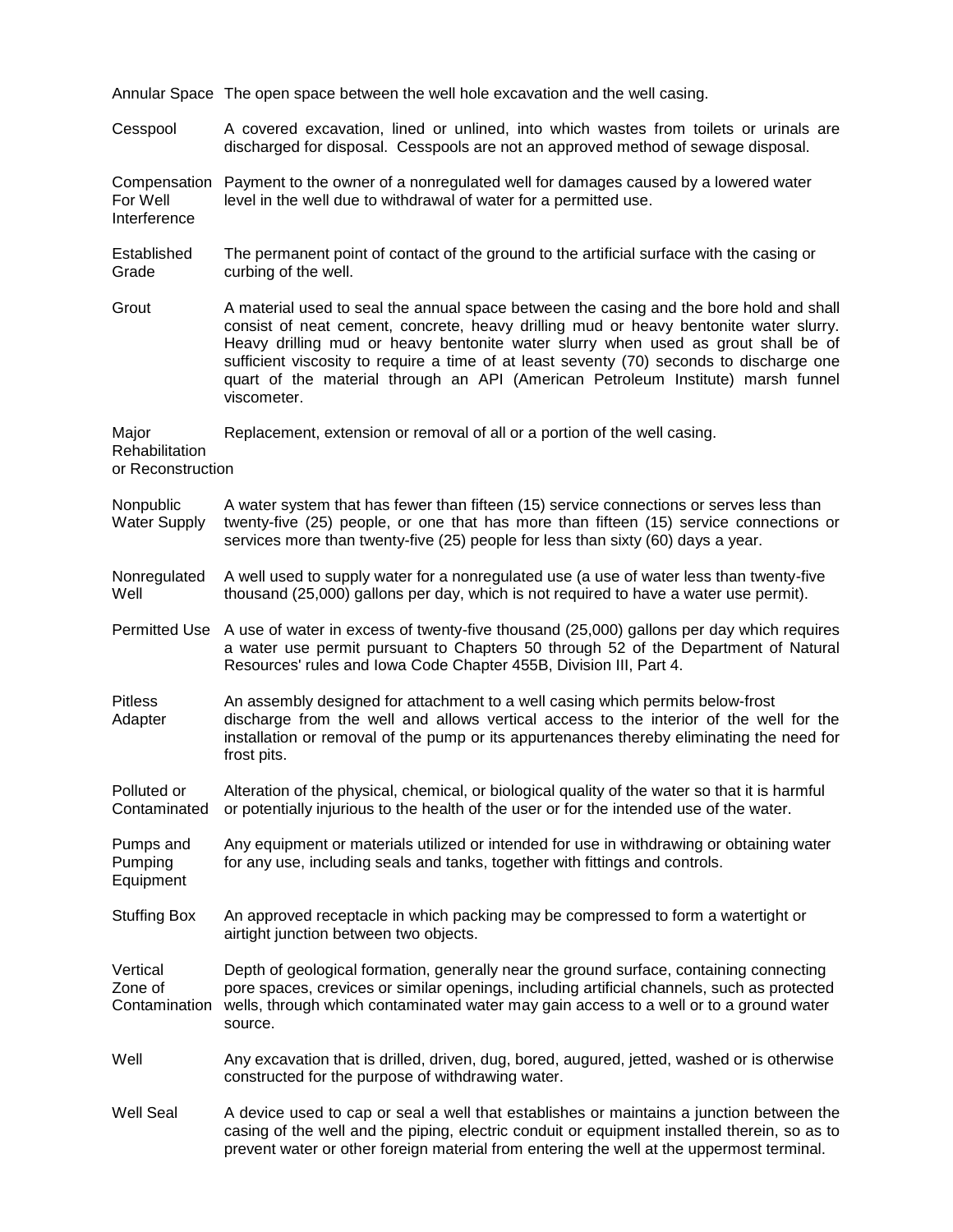- 1. Well cap a snug-fitting, nonwatertight device used above flood level that excludes dust and vermin and allows for venting.
- 2. Sanitary seal a watertight fitting used on wells that terminate in a frost pit or well house.
- **SECTION 2. APPLICABILITY.** These provisions apply to all nonpublic water wells constructed after the effective date of this Ordinance and include existing water wells undergoing major rehabilitation or reconstruction. These provisions do not apply to irrigation or livestock wells unless such wells are part of or are connected to a water system, which services as a source of drinking water for humans; or through poor construction or operation such wells can allow significant contamination to enter ground water.
- **SECTION 3. GENERAL.** The Muscatine County Board of Health shall have the authority to visit well sites during any phase of the work in progress without prior notice. The County may also require the issuance of permits, the posting of performance bonds, the submission of water well logs, and other data as necessary. The issuance of permits shall be coordinated with the withdrawal permits issued by the Iowa Department of Natural Resources.
- **SECTION 4. VARIANCES.** Variances to these rules may be granted by the County provided sufficient and proposed alternative information is afforded to substantiate the need and propriety for such action. Variances and reasoning shall be in writing.
- **SECTION 5. LOCATION OF WELLS.** Wells shall be located with due consideration given to the lot size, contour, porosity and absorbency of the soil, local ground water conditions, and other factors necessary to implement the basic rules contained herein. The lack of specific distances to other possible sources of contamination such as refuse disposal sites, buried oil and gasoline storage tanks, etc., does not minimize their potential hazard. These must be evaluated in each particular situation and a distance arrived at that is based on pertinent facts. The County authority should be called upon for assistance in determining a proper distance in these cases.
	- **5.1 Minimum distance.** The following minimum lateral distances shall apply for the common sources of contamination:

| Sources of<br>Contamination                                                                                                                                                                                                  | Minimum<br>Lateral<br><b>Distance</b>   |
|------------------------------------------------------------------------------------------------------------------------------------------------------------------------------------------------------------------------------|-----------------------------------------|
| Lagoons or waste treatment facilities and sanitary landfills<br>Cesspools<br>Preparation of storage area for spray materials, commercial<br>Fertilizer or chemicals that may result in ground water                          | 1,000 feet<br>150 feet                  |
| contamination<br>Drainage or improperly abandoned wells<br>Soil absorption field, pit privy or similar disposal unit<br>Confined feeding operations<br>feet                                                                  | 150 feet<br>100 feet<br>100 feet<br>100 |
| Septic tank, concrete vault privy, sewer or tightly joined<br>tile or equivalent material, sewer-connected foundation drain,<br>or sewers under pressure<br>Ditches, streams or lakes                                        | 50 feet<br>25 feet                      |
| Sewer of cast iron with leaded or mechanical joints, independent<br>clear water drains, or cisterns<br>Pump house floor drain draining to ground surface. (Drains must not<br>be connected to any sewer or drainage system.) | 10 feet<br>5 feet                       |
|                                                                                                                                                                                                                              |                                         |

**5.2 Access.** A well shall be located so that it will be reasonably accessible for cleaning, treatment, repair, test, inspection and other maintenance. Wells shall not be located in basements.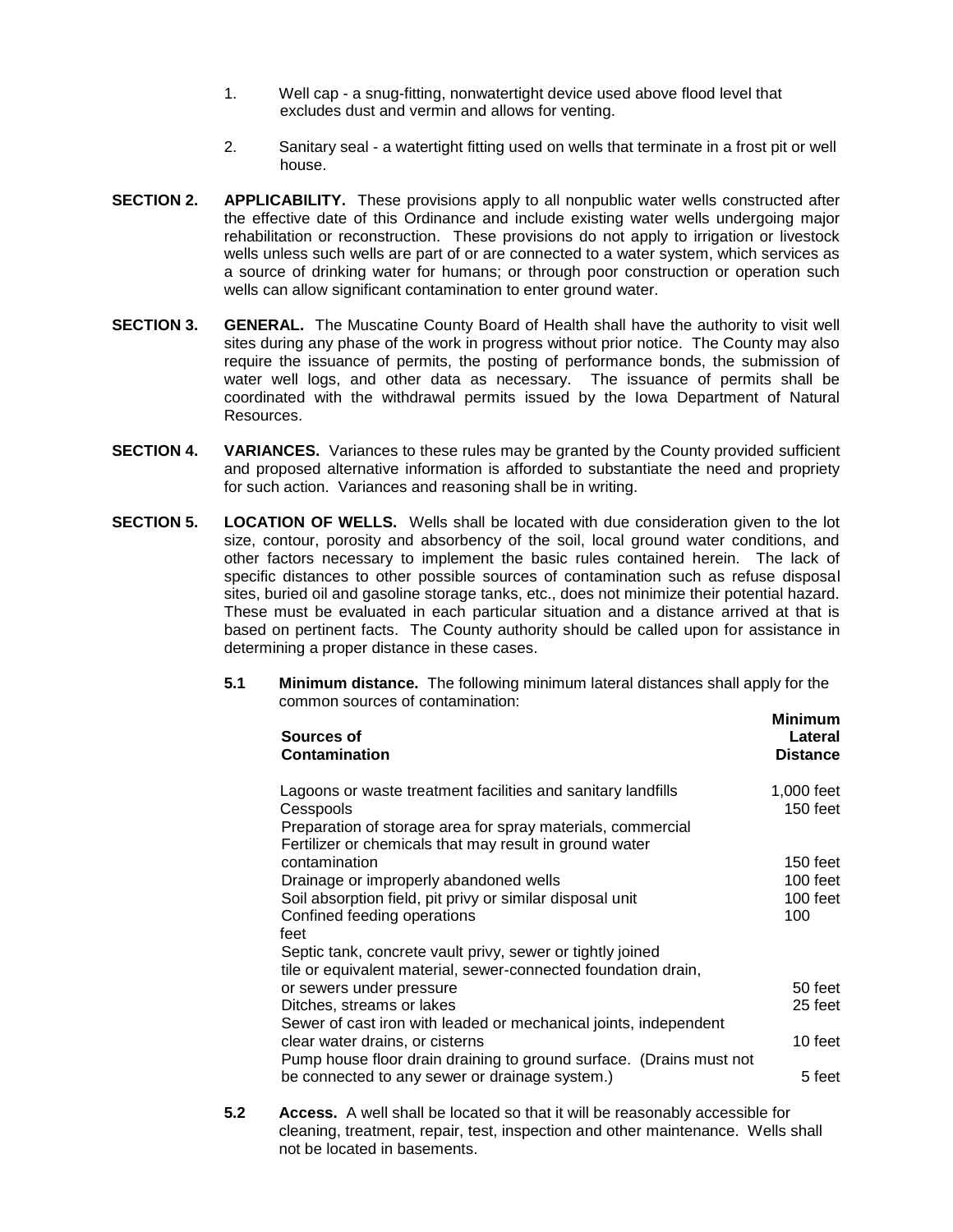## **5.3 Areas subject to flooding:**

- a. Wells shall not be located in areas subject to flooding unless the casing is grouted and extends at least one foot above the level of the highest known flood and is equipped with a well cap, or is otherwise protected as prescribed in writing by the County.
- b. The ground surface immediately adjacent to the well casing shall be compacted and graded so that surface water is diverted away from the casing. Well platforms are not recommended other than indicated in Sections 7.1(a) and 9.3(c).

## **SECTION 6. STANDARDS FOR WELL CONSTRUCTION, MAJOR REHABILITATION OR RECONSTRUCTION**.

- **6.1 Water use in construction.** Water use in the construction process shall be obtained from a source that will not result in contamination of the well. Water used shall be chlorinated with a dosage of 50 mg/l (50 ppm) to prevent iron bacteria contamination.
- **6.2 Minimum protective depth of wells.** All wells shall be watertight to such depths as is necessary to exclude pollution. Ordinarily, the top ten feet (10') of soil will be subject to intermittent contamination; and, in some cases, this zone may extend to even greater depths. Under no circumstances shall water be derived from a depth of less than twenty feet (20') unless a variance is granted.

# **6.3 Wells located within frost pits:**

a. In new construction, wells are not permitted to be located within frost pits since they present a sanitary hazard to the water supply by providing access of flood or surface waters to the well.

EXCEPTION: Wells are permitted to be located within frost pits of augured or bored wells, which do not penetrate consolidated formations. (See Section 7.2)

- b. When existing wells located within frost pits undergo major rehabilitation or reconstruction:
	- (1) The casing shall be extended as outlined in Section 5.3(a); a pit less adaptor shall be installed in accordance with Section 8.4; the curbing of the pit shall be removed at least two feet (2') below the ground surface; the area of the pit shall be filled with a clean backfill, tamped; and the area shall be graded in accordance with Section 5.3(b).
	- (2) The well casing shall be provided with a sanitary seal.
- **6.4 Frost pits located adjacent to wells.** Frost pits that do not contain wells within are permitted for the purpose of housing pressure tanks, valves, etc., provided they are not located closer than ten feet (10') from any well. The walls of the frost pit are to be constructed of six inch (6") poured concrete, four inch (4") reinforced concrete, two inch (2") special concrete mix, vibrated and reinforced or eight inch (8") concrete blocks.

The junction of the walls and the water lines, electrical conduits and roof, etc., shall be watertight.

The roof of the frost pit shall be constructed of watertight four inch (4") minimum reinforced concrete, and any opening shall be provided with a raised curbing extending at least four inches (4") higher than established grade. A substantial watertight, overhanging, tight-fitting type cover shall be provided.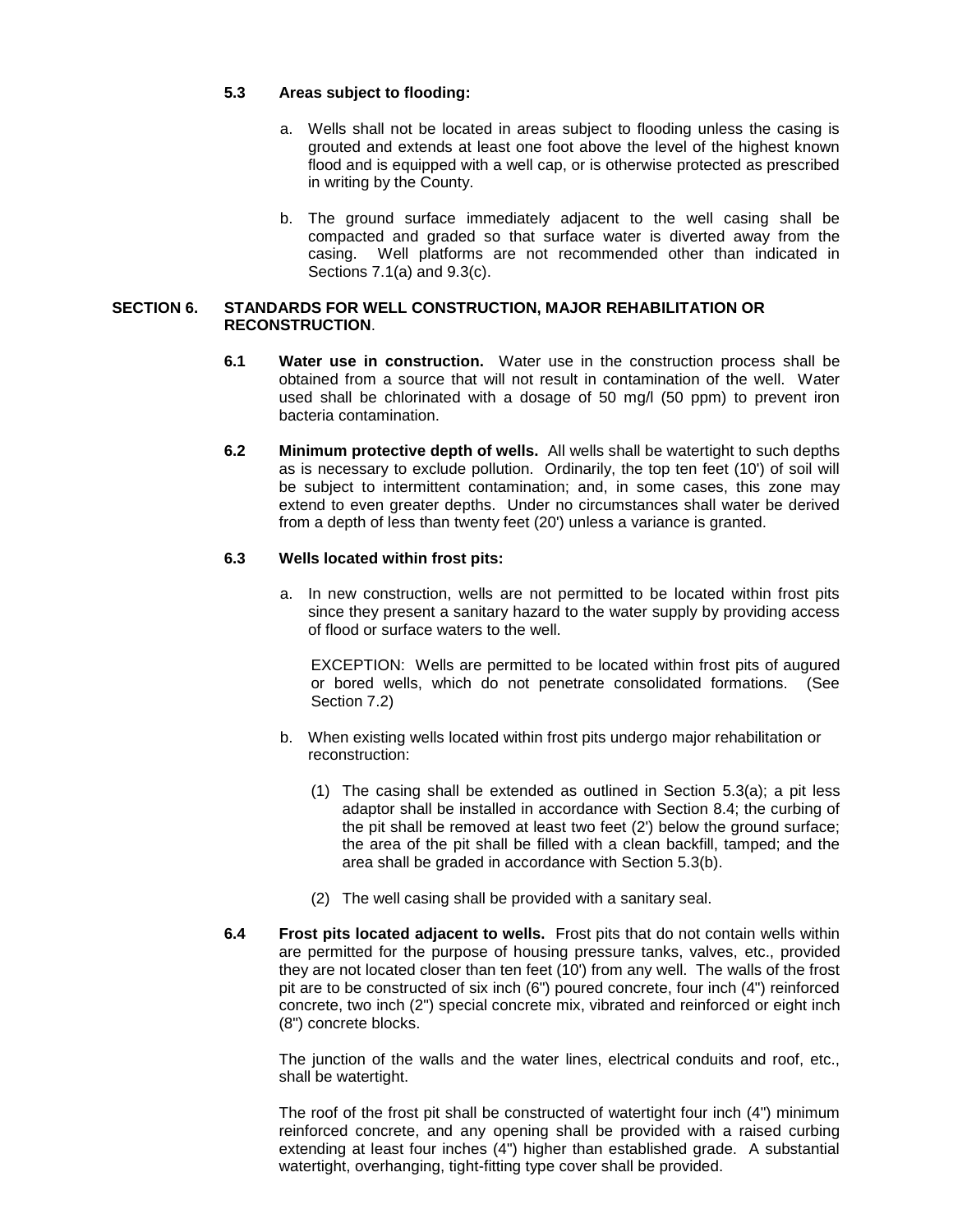An independent floor drain, discharging to ground surface and fitted with a brass, bronze, or copper 16-mesh screen, to prohibit the entrance of pests, shall be provided.

- **6.5 Equipment located with the well casing.** In new construction, no equipment shall be located within the well casing except submersible pumps, pump jets, drop pipes, air lines, and the necessary wiring and switches to operate the pumping equipment. When existing wells undergo major rehabilitation or reconstruction, auxiliary equipment shall be removed from within the casing and be properly relocated to areas such as a pump house, basement, or frost pit as outlined in 6.4.
- **6.6 Well seals.** The uppermost terminal of all wells shall extend not less than twelve inches (12") above established grade and shall be equipped with an appropriate well cap or sanitary seal. When pump wiring or drop pipes extend through the seal, they shall be equipped with properly fitting grommets to exclude contamination.
- **6.7 Buried well seals.** Buried well seals, are not permitted on new construction where the casing terminated below ground surface. Existing installations, upon major reconstruction, rehabilitation or pump replacement, shall have the casing extended and the area graded as provided for in 5.3(b).
- **6.8 Vents.** Vents shall be constructed to exclude dust, birds, animals and insects, and shall terminate in an inverted U construction, the opening of which is at least twelve inches (12") above the ground surface and is covered with a brass, bronze, or copper 16-mesh screen.
- **6.9 Plumbness and alignment.** Casings, after installation, shall be sufficiently plumb and straight so as not to interfere with the installation and operation of the pump.
- **6.10 Criteria for well interference protection.** Chapter 54 of the Iowa Administrative Code provides an administrative means for owners of non-regulated wells to receive compensation for well interference caused by permitted uses. To be eligible for any future compensation for well interference, non-regulated wells constructed after July 1, 1986, must be constructed to allow for future well interference. This allowance shall be at least ten feet (10") or half the pumping drawdown in the well, whichever is greater, based on the design capacity of the new well. However, in no situation must the non-pumping water level be protected below the top of a confined aquifer to half the normal saturated thickness of an unconfined aquifer. Shallow aquifers, which are only slightly confined, may be classified as unconfined aquifers for this purpose. Flowing wells must be constructed to accommodate a pump capable of supplying a sufficient water supply when the non-pumping water level is at the top of a confined aquifer or a hundred feet (100') below the surface, whichever is higher. Consideration should be given to future conditions such as drought and reduced well efficiency.

If a permitted use exists prior to the construction of a non-regulated well, no compensation for well interference will be allowed unless a significant change in the permitted use occurs. A physical change to withdrawal facilities may be considered a significant change to a permitted use (e.g., moving the withdrawal location, installing a new well, or installing a higher capacity pump.) Therefore, a person desiring to construct a non-regulated well should first obtain information concerning nearby permitted uses. The Department of Natural Resources will provide information on permitted uses upon request.

**6.11 Access port for measurement of water levels.** New wells and wells which undergo rehabilitation or reconstruction shall be equipped with an access port having a minimum diameter of three-fourths inch (3/4"). The access port must be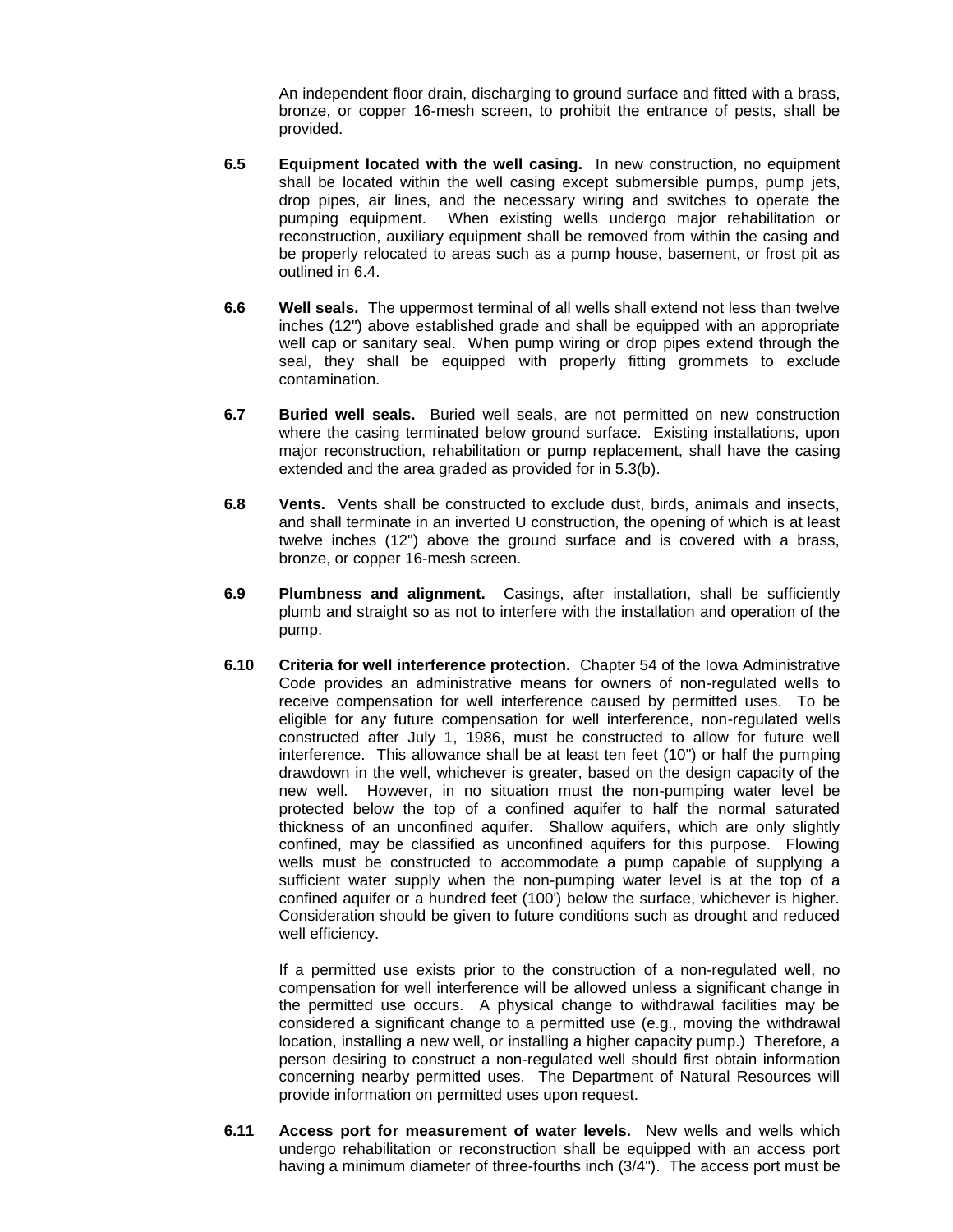fitted with a threaded cap or plug and be located to allow insertion of a steel tape or electric probe into the well for measurement of water levels. When a spool type of pit less adapter is used which obstructs the casing from having a clear opening to the water, a three-fourths inch (3/4") pipe must be attached to the spool and brought to the surface below the well cap to facilitate a water level probe.

## **SECTION 7. TYPES OF WELL CONSTRUCTION.**

- **7.1 Drilled wells.** Drilled wells are constructed in consolidated or unconsolidated formations and may penetrate more than one water-bearing formation. Good construction and development practices require the placement of grout in the annular space to prevent surface water from entering the formation and to prevent highly mineralized or polluted water from mingling with higher quality water. To facilitate the placement of this seal or grout, the diameter of the drill hole, for at least the uppermost twenty feet (20'), shall be a minimum of five inches (5") greater than the outside diameter of the casing. Casing shall then be grouted as provided for in Section 8.3.
	- a. Drilled wells in unconsolidated formations. In no case shall less than twenty feet (20") of permanent casing be installed in wells drilled in unconsolidated formations. If caving is experienced and a liner pipe is to be left in place, the annular space between the permanent casing and the liner pipe shall be grouted in accordance with Section 8.3 for its entire length. If grouting in accordance with Section 8.3 is not possible, a monolithic, reinforced, concrete platform of sufficient thickness and depth to prevent cracking due to frost heave, which slopes away from the well, shall be installed at ground surface for a distance of not less than three feet (3') in all directions from the casing.
	- b. Drilled wells in consolidated formation. Limestone and dolomites which are cracked, creviced, etc., should be viewed with suspicion as a source of ground water supply if they are the uppermost bedrock formation and have a thin mantle of overburden. As the depth of overburden decreases, there is an increased risk of contamination entering the formation.
		- (1) Earth mantle more than thirty feet (30') in thickness. Where these geological conditions exist, the casing shall be firmly seated into firm rock, and the annular space around the casing through the earth mantle shall be grouted in accordance with Section 8.3.
		- (2) Earth mantle less than thirty feet (30') in thickness. In instances where the earth mantle is less than thirty feet (30') in thickness, the well casing shall extend to a depth of at least forty feet (40') and be seated in firm rock, and the annular space grouted in accordance with Section 8.3.
		- (3) Rock below creviced formations. When the uppermost bedrock consists of creviced limestone or dolomite and the well is to obtain water from a lower formation, the casing shall be extended through the creviced formation and be seated in firm rock. In instances where shale underlies creviced limestone or dolomite formations, the casing shall extend through the shale and be seated in firm rock. The annular space shall be grouted in accordance with Section 8.3.
- **7.2 Bored or augured wells.** Bored or augured wells shall be constructed with a watertight casing in a borehole that is at least six inches (6") greater than the outside diameter of the casing. This annular space shall be grouted in accordance with Section 8.3. Concrete pipe, vitrified pipe and similar precast jointed curbing shall not be used as casing in the uppermost ten feet (10') of the well unless properly grouted. In no case shall less than twenty feet (20") of casing be installed. When these materials are used for casing or when existing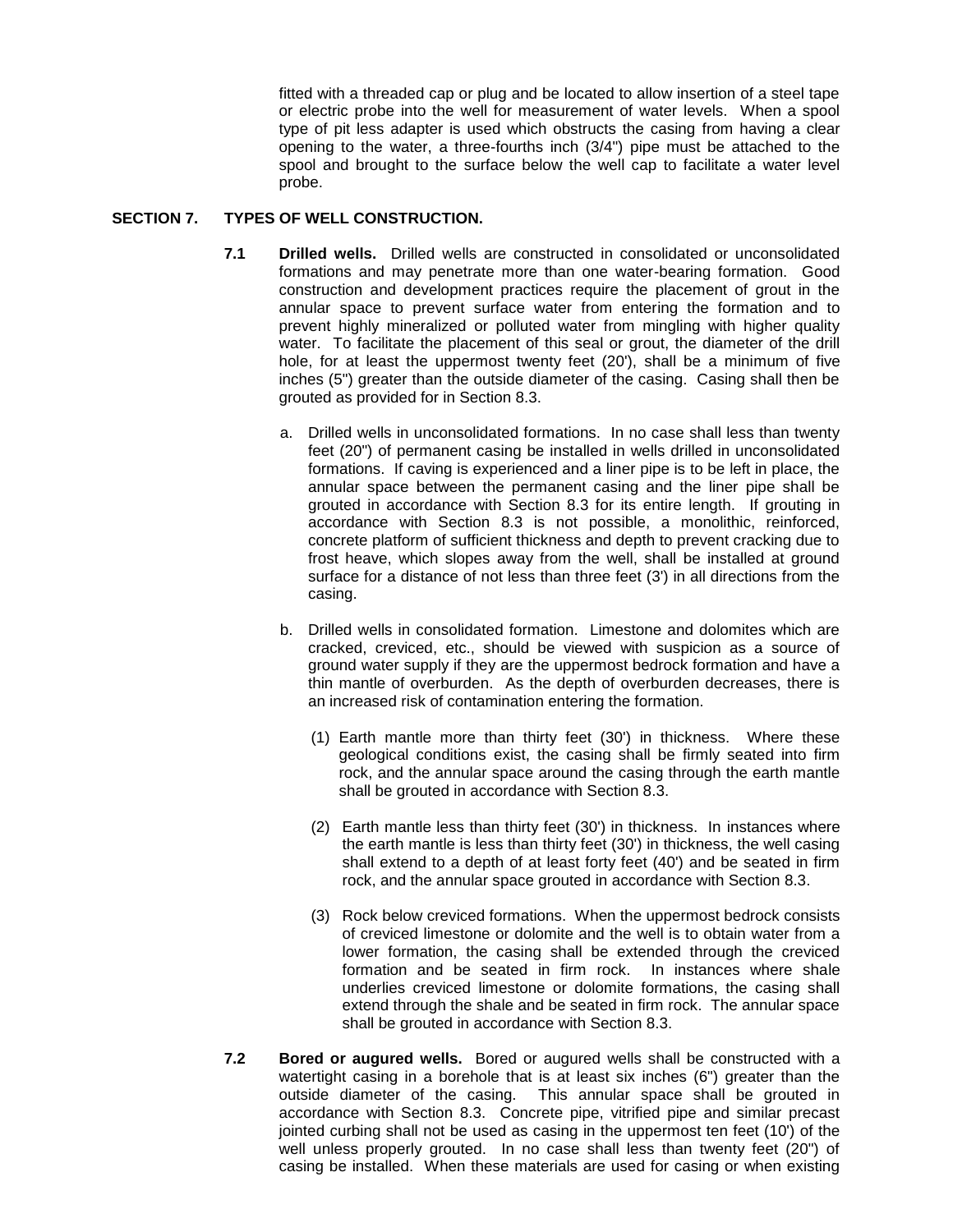dug or bored wells undergo major rehabilitation or reconstruction, they shall be constructed as follows:

- a. Buried slab-type construction.
	- (1) The concrete or vitrified pipe casing shall be terminated not less than ten feet (10') below ground surface.
	- (2) The casing shall be fitted with a reinforced concrete or steel plate a watertight steel or thermoplastic casing firmly attached. This casing shall be at least six inches (6") in diameter and shall extend from the plate to not less than twelve inches (12") above established grade.
	- (3) A 12-inch (12") concrete seal shall be poured over and around the plate.
	- (4) After the concrete seal has set, the annular space between the steel or thermoplastic casing and the borehole shall be backfilled with clean soil.
	- (5) During the backfilling process, the earth shall be thoroughly tamped to minimize settling. Grading around the well shall then be accomplished in accordance with Section 5.3(b).
- b. Bored wells with extended casing of concrete, vitrified pipe, etc. only allowed if written authority is provided by administrative authority.
	- (1) This type of casing shall be terminated not less than twelve inches (12") above finished grade.
	- (2) Since this type of casing has construction joints, the borehole shall not be less than six inches (6") greater than the outside diameter of the casing to a depth of not less than ten feet (10'), and the annular space shall be grouted per Section 8.3.
	- (3) A watertight, four inch (4") reinforced, concrete well cap shall be provided.
- c. The use of pitless adapters is recommended even in this type of construction. The pit less adaptor or other transition piping designed to extend through a watertight seal. A frost pit that is not located over the casing as outlined in Section 6.3(b) or a pump house as outlined in rule 49.8(135) of the Iowa Administrative Code may be used to house the pressure tank, valves, etc.
- d. Casing shall be installed prior to grouting in order that the grout can provide a sanitary seal. Augured or bored wells that do not penetrate consolidated formations may terminate in tile frost pits provided that the pit walls, floor, and cover are constructed and sealed to prevent contamination.
	- (1) Pit walls (concrete tile). The pit shall extend twelve inches (12") above natural grade. Pipe nipples or adapters for entrance of water line and electric conduit through walls shall be mechanically sealed or poured in place.
	- (2) Pit floor. The pit floor shall be constructed of neat cement or concrete, and the well casing shall extend at least six inches (6") above the floor.
	- (3) Pit, manhole or well cover. The pit, manhole or well cover shall be constructed of concrete and shall have a diameter two inches (2") larger than the outer diameter of the pit, manhole, or well opening. If manholes are provided, the joint between a manhole and the pit cover shall be raised at least two inches (2") above the top of the pit cover.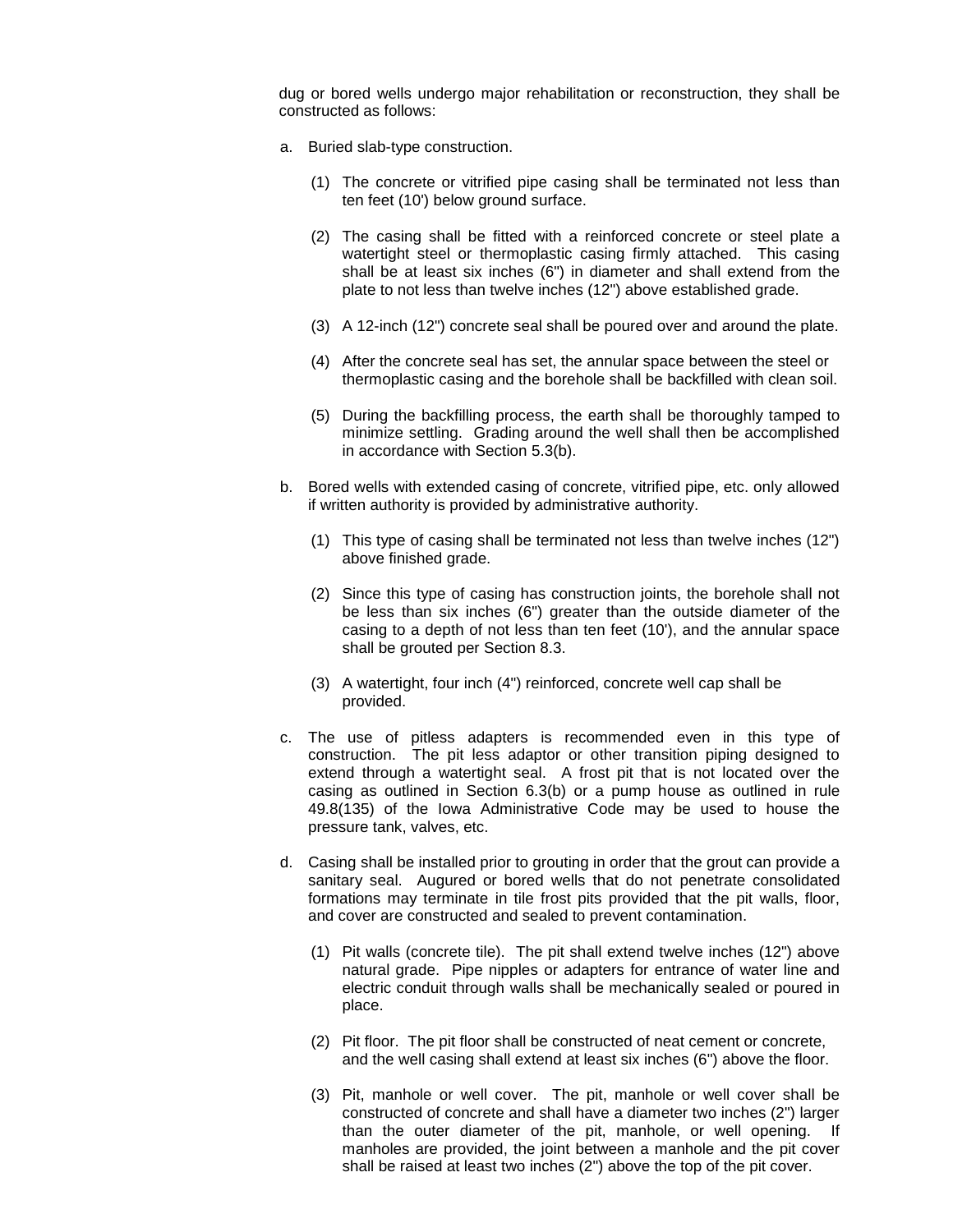- (4) Pit excavation. The annular space between sides of the pit excavation and outer diameter of pit tiles shall be a minimum of two inches (2"). The annular space outside the pit wall shall be continuous with annual space outside the well casing.
- (5) Grouting. Grouting of the annular space of the pit and well shall be accomplished in one continuous operation and in accordance with Sections 7.2 and 8.3 except that in cases where concrete grout is applied from the surface, a mechanical concrete vibrator shall be employed by extending the vibrator to a depth of at least two feet (2') below the pit floor into the annular space outside the well casing during application of the grout.
- **7.3 Flowing artesian wells.** Drilling operations shall extend into but not through the formation confining the water. The casing shall then be installed and the annular space grouted and allowed to set. After setting, the drill hole shall then be extended into the confining formation. Flow control from the well shall be provided by valved pipe connections or a receiving tank set at an altitude corresponding to that of the artesian head. Under no circumstances shall the water flow uncontrolled to waste. A direct connection between the discharge pipe and a receiving tank, sewer, or other source of contamination is prohibited.
- **7.4 Driven sandpoint wells.** Through the vertical zone of contamination to a depth of not less than that indicated in Section 6.2, the non-perforated, watertight pipe of a driven well shall conform to the specifications as indicated in Table A. Protection against freezing shall be accomplished by requiring that a pitless adaptor as outlined in Section 8.4 or a frost pit as outlined in Section 6.4 is properly installed. Under no circumstances shall thermoplastic well casing be driven.
- **7.5 Springs.** While springs are utilized as a water source in isolated instances, the quality of the water obtained there from varies greatly since they are merely a breakout of groundwater and are subject to intermittent contamination. Information regarding utilization of springs, as a source of water should be sought from the administration authority prior to its development.

# **SECTION 8. MATERIAL STANDARDS.**

All materials utilized in well water construction shall conform to the standards of the American Water Works Association (AWWA), the American Petroleum Institute (API), the American Society for Testing and Materials (ASTM), and the National Water Well Association (NWWA) except as modified by these standards.

#### **8.1 Water Well Casing.**

- a. Steel or iron water well casing and couplings.
	- (1) Each length of casing shall be legibly marked in accordance with API or ASTM marking specifications showing the manufacturer's or processor's name or trademark, size in inches, weight in pounds per foot, whether seamless or welded (type of weld), and the API or ASTM specification or trade monogram.
	- (2) Pipe used as casing in the permanent construction of a well stand be new pipe produced to recognized standards of the API or ASTM, or other grade weldable new pipe having a quality equal to or greater than those specified. All diameter steel shall have minimum weights and thickness as specified in Table A.
	- (3) All casing pipe joints shall be watertight welded construction or threaded couplings.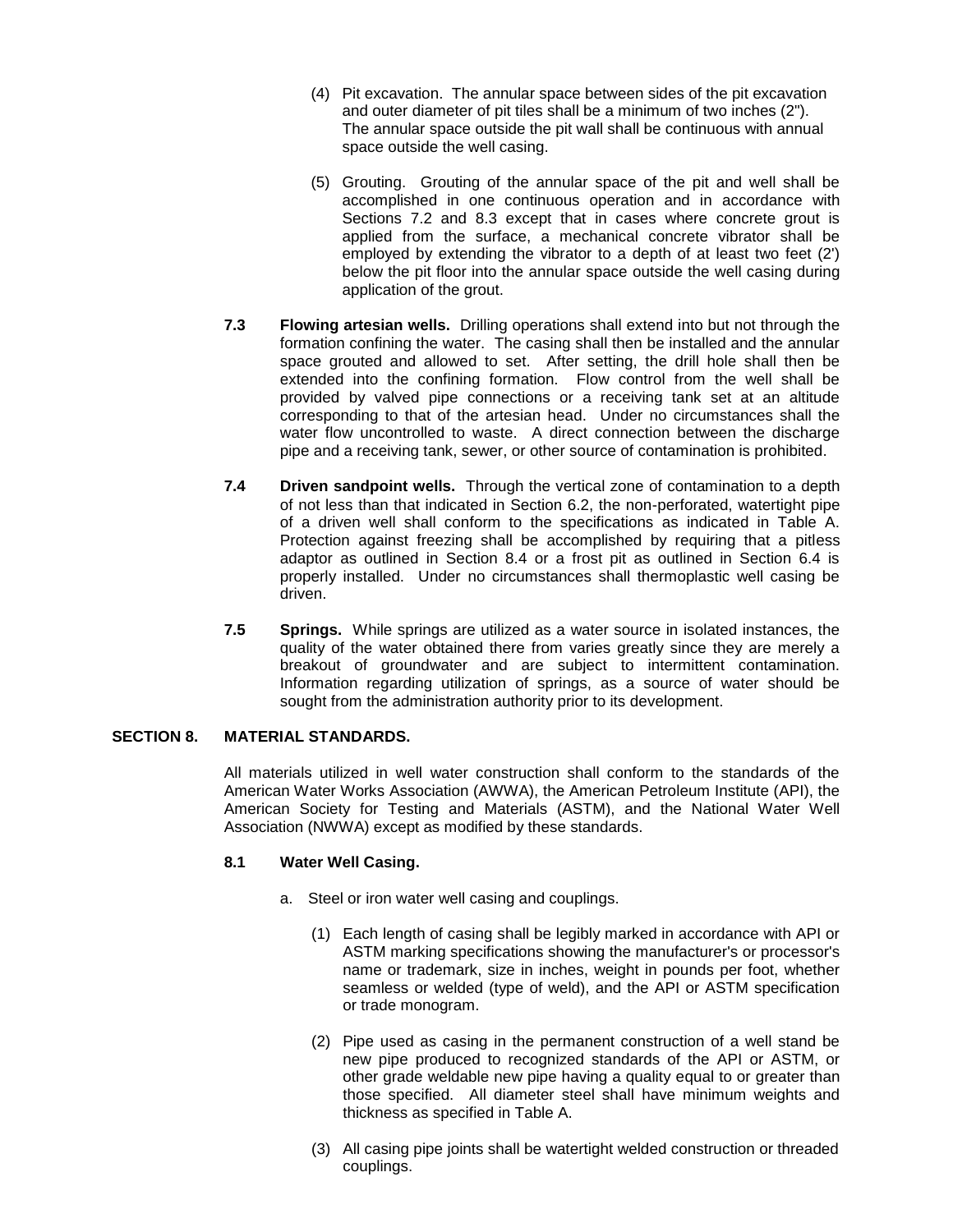- b. Thermoplastic water well casings and couplings. Only those water well casings and couplings complying with ANSI ASTM F-480-76 will be considered as conforming to these regulations. Under no circumstances shall be thermoplastic water well casing be driven.
- **8.2 Grouting guides.** Protective casing that is to be grouted shall have sufficient guides attached to the casing so as to permit the unobstructed flow and deposition of grout.
- **8.3 Grouting.** Materials and procedures for grouting shall be as follows:
	- a. Concrete grout. The mixture shall consist of cement, sand and water, in the proportion of one bag cement (94 lbs.) and an equal volume of sand to not more than six (6) gallons of clean water. Concrete grout shall be used only on bored or augered well as noted in Section 7.2.
	- b. Neat cement grout. The mixture shall consist of one bag of cement (94 lbs.) to not more than six (6) gallons of clean water. Additives such as bentonite, "aquajel", or similar materials may be added up to five percent (5%) by weight to increase fluidity and to control shrinkage.
	- c. Heavy drilling fluid. When this material is used as grout in a rotary drilled well, it shall contain a high percentage of clay or bentonite to minimize shrinkage of the slurry within the annual space. Heavy bentonite water slurry is a mixture of ten percent (10%) by weight of bentonite added to clean water or approximately five percent (5%) bentonite added to drilling mud. Bentonite shall contain eighty-five percent (85%) of the mineral montmorillonite and shall meet API Standard 13A, March 1966.

Saline, acid or alkaline substances or other additives to cause a temporary increase in viscosity of the bentonite slurry are not permitted as a component of grouting material.

- d. Application. Grouting shall be performed by adding the mixture from the bottom of the annular space upward in one continuous operation until the annular space is filled or to the point of the pitless adaptor attachment. The only exception to this method of application is in situations such as the construction of bored or augered wells where the annular space is six inches (6") or greater to depths of not more than twenty feet (20'). In this saturation, the grout may be applied from the surface providing care is taken to ensure an even flow to all sides of the casing for the entire pour, which shall be continuous until the annular space is completely grouted.
- **8.4 Pitless adaptor units.** Pitless adaptor units conforming to Pitless Adaptor Standard No. 1 (PAS-1) as promulgated by the Water Systems Council are considered as complying with these regulations. This standard is available for inspection at the Des Moines office of the Department of Natural Resources or may be obtained for personal use from the Pitless Adaptor Divisions, Water System Council, 212 North La Salle Street, Chicago, Illinois 60601.

# **SECTION 9. PUMP INSTALLATION.**

**9.1 Pump house appurtenances.** When pump houses are utilized, they shall be constructed above established grade permitting access to the well and pump for maintenance and repair. The pump room shall be provided with an independent floor drain that discharges to ground surface. The outside opening of this drain line shall be fitted with a brass, bronze, or copper 16-mesh screen to exclude pests.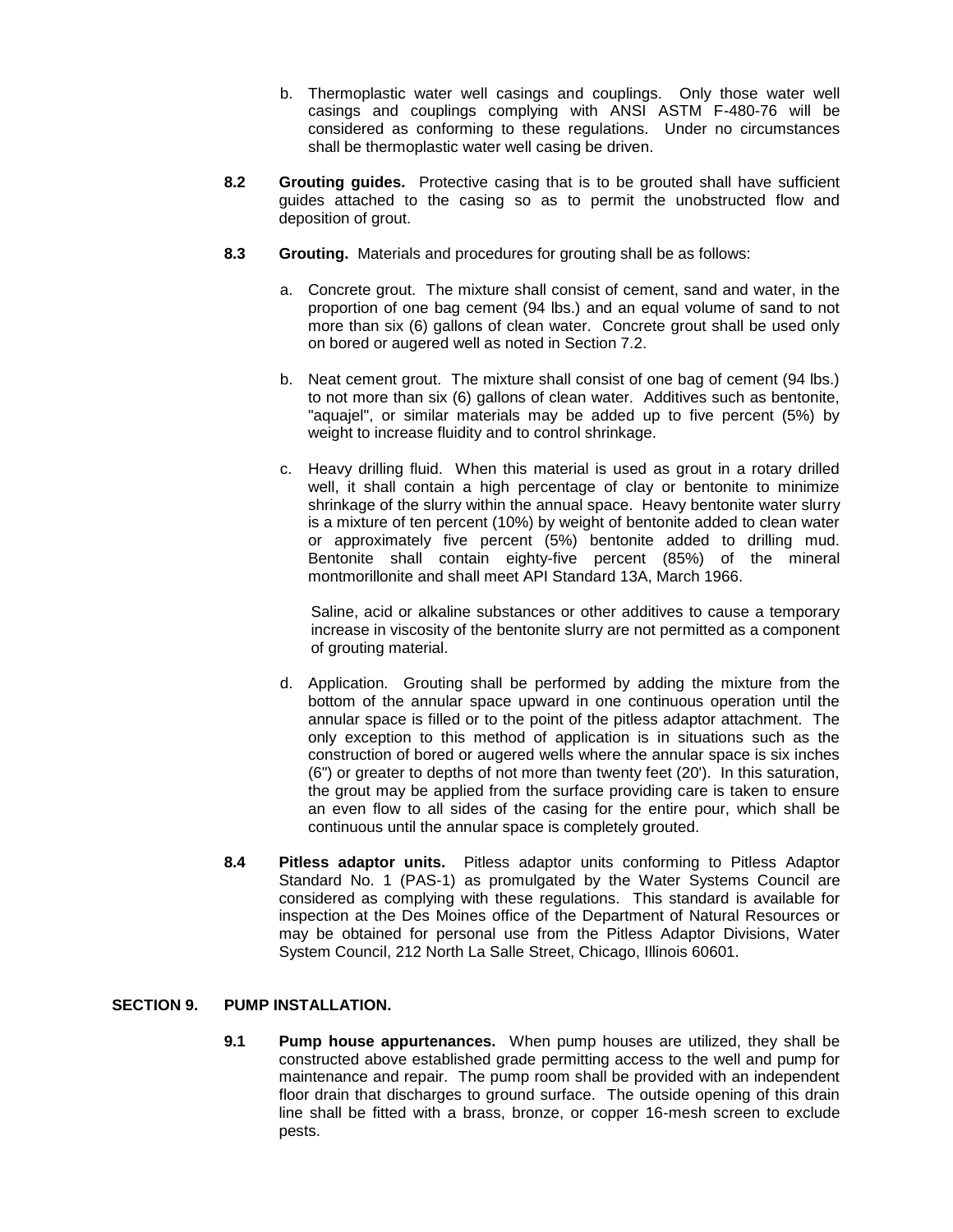- **9.2 Pump house floors.** The top of the well casing shall terminate at least twelve inches (12") above the pump house floor. The pump house floor shall be constructed of concrete that is not less than four inches (4") in thickness and is slopped away from the casing. A watertight seal of asphalt or similar material, to provide resiliency, shall be provided between the casing and the pump house floor.
- **9.3 Pumps and pumping equipment.** All pumps shall be designed, installed and maintained so that priming is not required for ordinary use. Pumps that have unprotected openings into the interior of the pump or casing shall not be used.
	- a. Submersible pumps. Submersible pump discharge lines shall leave the well through a properly installed pitless adaptor or through a sanitary seal.
	- b. Other power pumps. Other power pumps located over the well shall be mechanically joined to the casing or on a pump foundation or stand in such a manner as to effectively seal the top of the well. A sanitary seal shall be used where the pump is not located over the well, and the pump delivery or suction pipe emerges from the top thereof. If these units are located in a basement, all suction lines shall be elevated at least twelve inches (12") above the floor and shall be encased in a protective galvanized steel pipe.
	- c. Hand pumps or similar devices. Pumps of this type shall be fitted with a gasket and bolted securely to the platform to provide a watertight seal, have a closed spout, directed downward, and a pump rod that operates through a stuffing box.
- **SECTION 10. WELL DISINFECTION.** All new, repaired or reconditioned wells or pump installations shall be thoroughly pumped of waste until all dirt and foreign materials are removed and the water is reasonably clear. The well shall then be disinfected with a calcium or sodium hypochlorite solution in a concentration of at least 100 parts per million (ppm).
- **SECTION 11. WATER ANALYSIS.** After disinfecting the well or pump installations, as outlined in Section 10 a water specimen shall be submitted to the University Hygienic Laboratory at Iowa City (previously known as the State Hygienic Laboratory) or to another approved laboratory for bacterial and nitrate analysis. And the results shall be reported to the County.
- **SECTION 12. HYDROPNEUMATIC (PRESSURE) TANKS, FILTERS, AND MISCELLANEOUS WATER TREATMENT EQUIPMENT.** Properly sized tanks, filters, and other treatment equipment shall be installed in accordance with the manufacturer's directions and shall maintain a pressure of fifteen (15) pounds at highest point usage under normal demand. Where applicable, AWAA Standards for Steel Tanks, Standpipes, Reservoir, and Elevated Tank Storage (D 100-59) shall be followed.
- **SECTION 13. ABANDONMENT OF WELLS.** Abandoned wells are a hazard and shall be properly abandoned as outlined in Public Information Circular No. 11 entitled "Plugging Procedures for Domestic Wells" as proved by the Department. A copy of this circular is available for inspection at the Des Moines office of the Department of Natural Resources. Personal copies may be obtained from the Geological Survey Bureau of the Department, North Capital Street, Iowa City, Iowa 52242.

Abandoned wells may not be used for the disposal of garbage, septic tank sludge or effluents, as a receptacle for field tile drainage, or for any other type of unauthorized disposal of waste materials.

**SECTION 14. JURISDICTION.** The provisions of this regulation shall apply throughout Muscatine County, Iowa, including cites and towns therein; provided such cities have not adopted a Board of Health pursuant to Chapter 137, Code 1973, in which event the provisions of this regulation shall not apply to said City.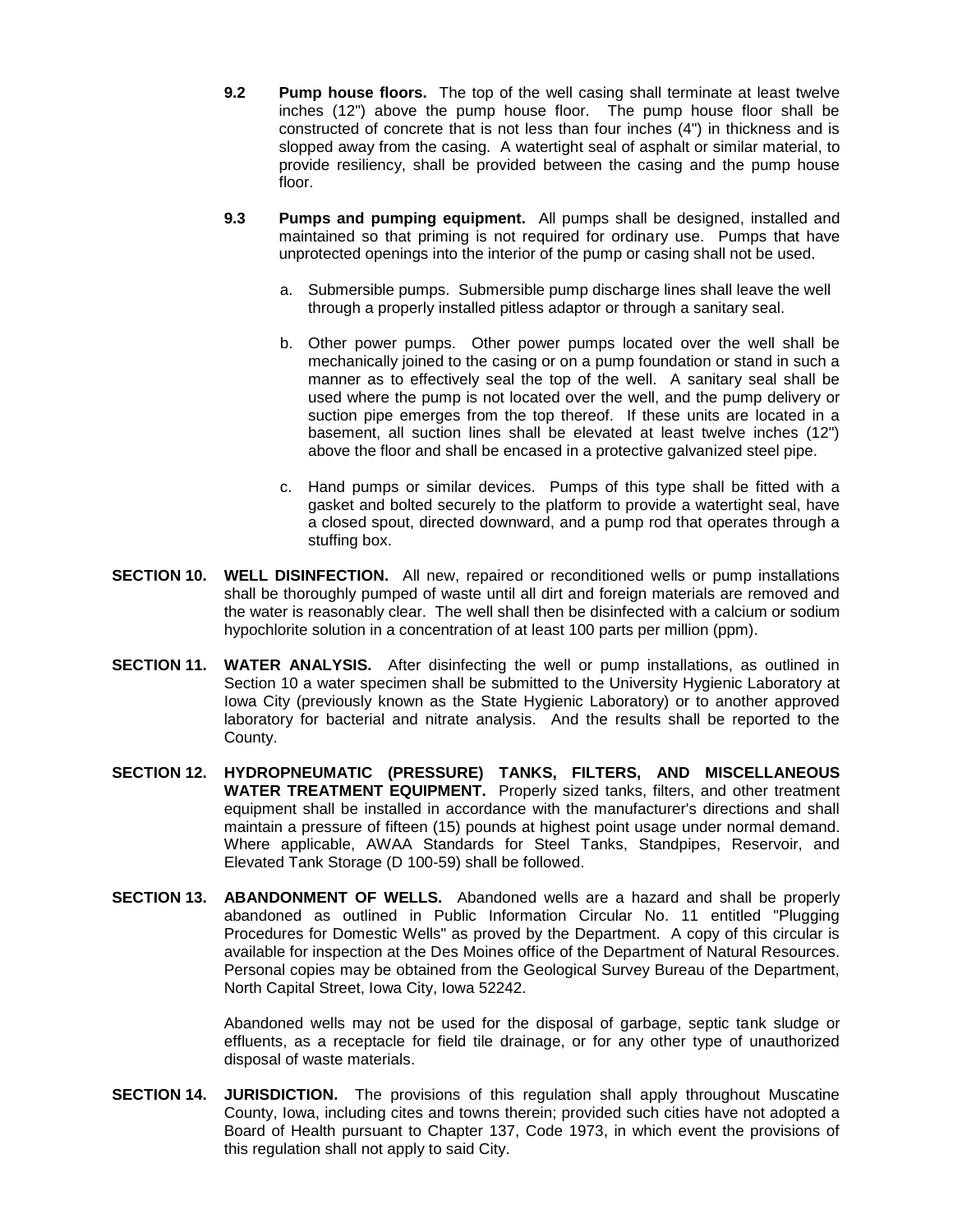#### **SECTION 15. VIOLATIONS AND PENALTIES.** These rules and regulations shall be enforced in accordance with the provisions of Title I Administration, Chapter V Enforcement Ordinance.

#### **TABLE A Minimum casing pipe and coupling weight and dimensions**

|                                                                                                          | Per Ft.                                                                                  |                                                                                          | Pipe                                                                                 |                                                                                                 |                                                                                                 |                                                                                          | Couplings                                                                                       |                                                                                                                                                    |
|----------------------------------------------------------------------------------------------------------|------------------------------------------------------------------------------------------|------------------------------------------------------------------------------------------|--------------------------------------------------------------------------------------|-------------------------------------------------------------------------------------------------|-------------------------------------------------------------------------------------------------|------------------------------------------------------------------------------------------|-------------------------------------------------------------------------------------------------|----------------------------------------------------------------------------------------------------------------------------------------------------|
| Size<br>in<br>Inches                                                                                     | Threads<br>&<br>Coupling                                                                 | Plain<br>End                                                                             | <b>Thickness</b><br>in<br>Inches                                                     | Diameter<br>External                                                                            | Inches<br>Internal                                                                              | Threads<br>per<br>Inch                                                                   | External<br>Diameter<br>Inches                                                                  | Length<br>in<br>Inches                                                                                                                             |
| 1<br>$1 - 1/4$<br>$1 - 1/2$<br>$\overline{2}$<br>$2 - 1/2$<br>3<br>$3 - 1/2$<br>4<br>5<br>6<br>$6 - 5/8$ | 1.70<br>2.30<br>2.75<br>3.75<br>5.90<br>7.70<br>9.25<br>11.00<br>15.00<br>19.45<br>20.00 | 1.68<br>2.27<br>2.72<br>3.65<br>5.79<br>7.58<br>9.11<br>10.79<br>14.62<br>18.97<br>19.49 | .133<br>.140<br>.145<br>.154<br>.203<br>.216<br>.226<br>.237<br>.258<br>.280<br>.288 | 1.315<br>1.660<br>1.900<br>2.375<br>2.875<br>3.500<br>4.000<br>4.500<br>5.563<br>6.625<br>6.625 | 1.049<br>1.380<br>1.610<br>2.067<br>2.469<br>3.068<br>3.548<br>4.026<br>5.047<br>6.065<br>6.049 | $11 - 1/2$<br>$11 - 1/2$<br>$11 - 1/2$<br>$11 - 1/2$<br>8<br>8<br>8<br>8<br>8<br>8<br>8R | 1.576<br>1.900<br>2.200<br>2.750<br>3.250<br>4.000<br>4.625<br>5.200<br>6.296<br>7.390<br>7.390 | $2 - 5/8$<br>$2 - 3/4$<br>$2 - 3/4$<br>$2 - 7/8$<br>$2 - 15/16$<br>$4 - 1/16$<br>$4 - 3/16$<br>$4 - 5/16$<br>$4 - 1/2$<br>$4 - 11/16$<br>$7 - 1/4$ |
| OD<br>7<br>8<br>10<br>12<br>14 OD<br>16 OD<br>18 OD<br>20 OD                                             | 20.00<br>25.55<br>35.75<br>45.45<br>57.00<br>65.30<br>73.00<br>81.00                     | 19.54<br>24.70<br>34.25<br>43.77<br>54.57<br>62.58<br>70.59<br>73.60                     | .272<br>.277<br>.307<br>.330<br>.375<br>.375<br>.375<br>.375                         | 7.000<br>8.625<br>10.750<br>12.750<br>14.000<br>16.000<br>18.000<br>20.000                      | 6.366<br>8.071<br>10.136<br>12.090<br>13.250<br>15.250<br>17.250<br>19.250                      | 8R<br>8<br>8<br>8<br>8<br>8<br>8<br>8                                                    | 7.657<br>9.625<br>11.750<br>14.000<br>15.000<br>17.000<br>19.000<br>21.000                      | $7 - 1/4$<br>$5 - 1 - 16$<br>$5 - 9 - 16$<br>$5 - 15/16$<br>$6 - 3/8$<br>$6 - 3/4$<br>$7 - 1/8$<br>$7 - 5/8$                                       |

R=Round Threads

# **ARTICLE III. REQUIREMENTS FOR PROPERLY PLUGGING ABANDONED WELLS**

The purpose of this Ordinance is to adopt the rules of Iowa Code Section 455B.190, as amended by 1989 Iowa Acts, Senate File 441, concerning the procedures for the proper plugging of abandoned wells.

# **SECTION 1. DEFINITIONS.**

- Abandoned Well Water well which is no longer in use or which is in such a state of disrepair that continued use for the purpose of accessing water is unsafe or impractical.
- Agricultural Lime All calcium and magnesium products sold for agricultural purposes in the oxide, hydrate, or carbonate form.
- Approved Accepted or acceptable under an applicable specification state or cited in these rules.
- Aquifer A water-bearing geologic formation capable of yielding a usable quantity of water to a well or spring.
- Bentonite A naturally occurring highly plastic, colloidal clay composed largely of the mineral montmorillonite which expands upon wetting.
- Bentonite Grout A mixture of ten percent (10%) processed bentonite (by weight) and water which is free of (or Slurry) contaminants, turbidity and settleable solids.
- Bentonite Pellets A form of processed bentonite, which can be used directly for sealing applications in well plugging operations.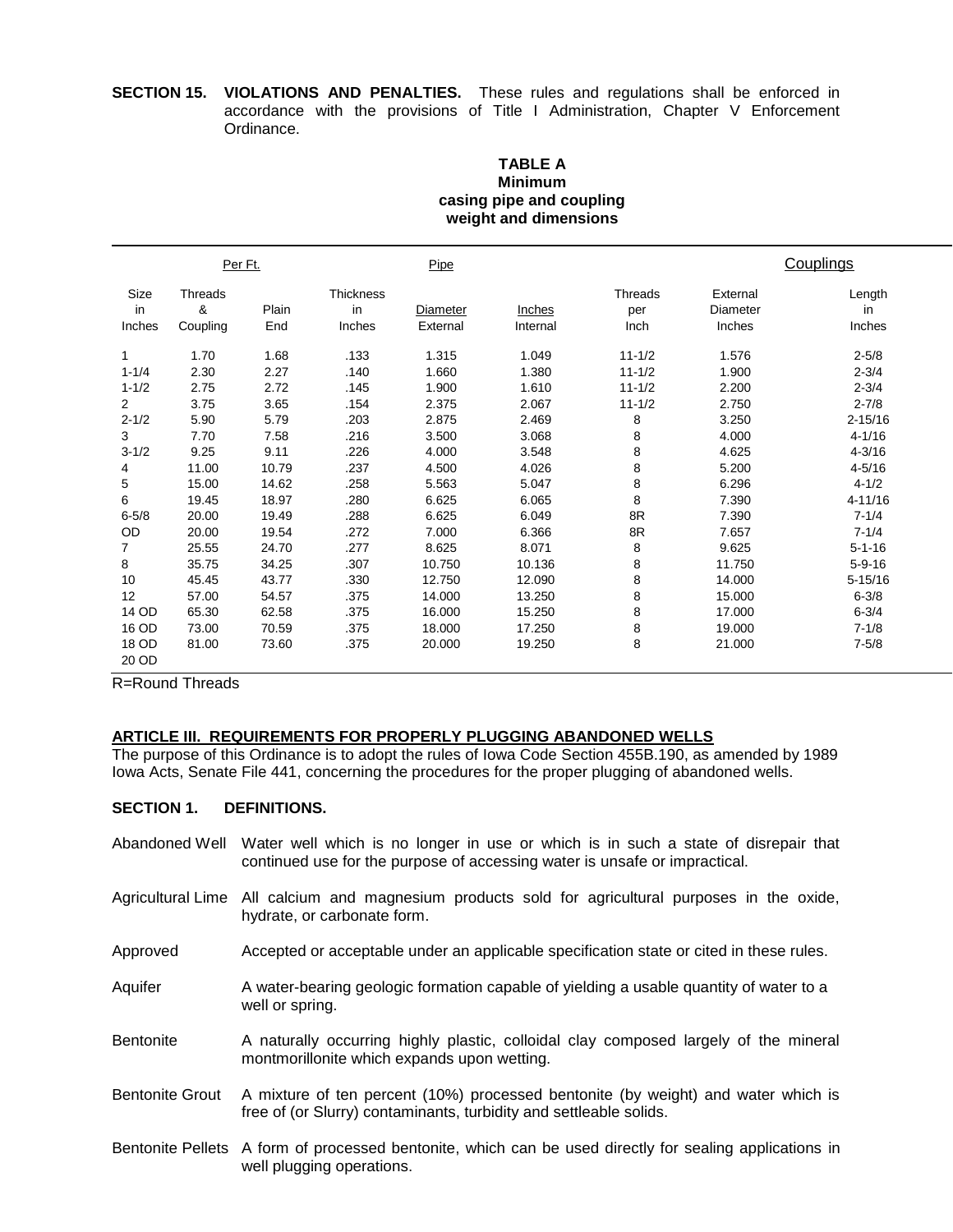| <b>Bentonite</b><br>Products | The forms of bentonite, which can be used for sealing materials in wells, including,<br>graded bentonite, bentonite pellets and bentonite grout.                                                                                                                                  |
|------------------------------|-----------------------------------------------------------------------------------------------------------------------------------------------------------------------------------------------------------------------------------------------------------------------------------|
| Casing                       | A tubular retaining structure installed in an excavated hole to maintain the well<br>opening.                                                                                                                                                                                     |
| Class 1 Well                 | A well one hundred feet or less in depth and eighteen inches or more in diameter.                                                                                                                                                                                                 |
| Class 2 Well                 | A well more than one hundred feet in depth or less than eighteen inches in diameter or<br>a bedrock well. Bedrock wells include: (a) wells completed in a single aquifer; (b)<br>wells completed in a single unconfined aquifer; and (c) wells completed in multiple<br>aquifers. |
| Class 3 Well                 | A sandpoint well or a well fifty feet or less in depth constructed by joining a screened<br>drive point with lengths of pipe and driving the assembly into a shallow sand and<br>gravel aquifer.                                                                                  |
| Concrete                     | A mixture of one sack (94 pounds) or portland cement, an equal amount by volume of<br>sand and gravel or crushed stone and not more than six gallons of water which is free<br>of contaminants, turbidity and settleable solids.                                                  |
|                              | Confined Aquifer An aquifer in which the groundwater is under pressure greater than atmospheric<br>pressure. The static water level in a well tapping a confined aquifer rises to a level<br>above the top of the aquifer.                                                        |
| <b>Crushed Stone</b>         | Class A road stone (predominantly limestone) well graded with six to sixteen percent<br>fines, which will pass a 200 sieve.                                                                                                                                                       |
| Department                   | The Department of Natural Resources created under Iowa Code Section 455A.2.                                                                                                                                                                                                       |
|                              | Designated Agent A person other than the State, designated by a County Board of Supervisors to review<br>and confirm that a well has been properly plugged.                                                                                                                       |
| Director                     | The director of the Department.                                                                                                                                                                                                                                                   |
| <b>Filling Materials</b>     | Agricultural lime, soil, sand, gravel, crushed stone and pea gravel used to occupy<br>space between and below sealing materials in abandoned wells being plugged.                                                                                                                 |
| <b>Frost Pit</b>             | A sunken area located directly over or within four feet of a well and used to house the<br>equipment for discharging water from a well into the water system.                                                                                                                     |
|                              | Graded Bentonite Bentonite, which is crushed and sized for pouring and easy handling. Like processed<br>bentonite, it swells when hydrated with water and will form a plastic, essentially<br>impermeable mass.                                                                   |
| Gravel                       | Class B stone screened from river sand or quarried, and of such size as will pass a two<br>and one-half inch screen one hundred percent (100%0 and be retained one hundred<br>percent (100%) on a three-quarter inch (3/4") screen.                                               |
| Groundwater                  | Any water beneath the surface of the earth.                                                                                                                                                                                                                                       |
| Grout                        | For the purposes of this chapter, a fluid mixture of cement and water (neat cement);<br>sand, cement and water (sand cement grout); or bentonite and water (bentonite grout<br>or slurry) of a consistency that can be forced through a pipe and placed as required.              |
| Limestone                    | Sedimentary rock, which contains greater than fifty percent (50%) calcium carbonate<br>and has a strong reaction with hydrochloric acid (HC1).                                                                                                                                    |
| <b>Neat Cement</b>           | A mixture of one sack (94 pounds) of portland cement to not more than six gallons of<br>water, which is free from contaminants, turbidity or settleable solids. Bentonite up to<br>two percent (2%) by weight of cement may be added to reduce shrinkage.                         |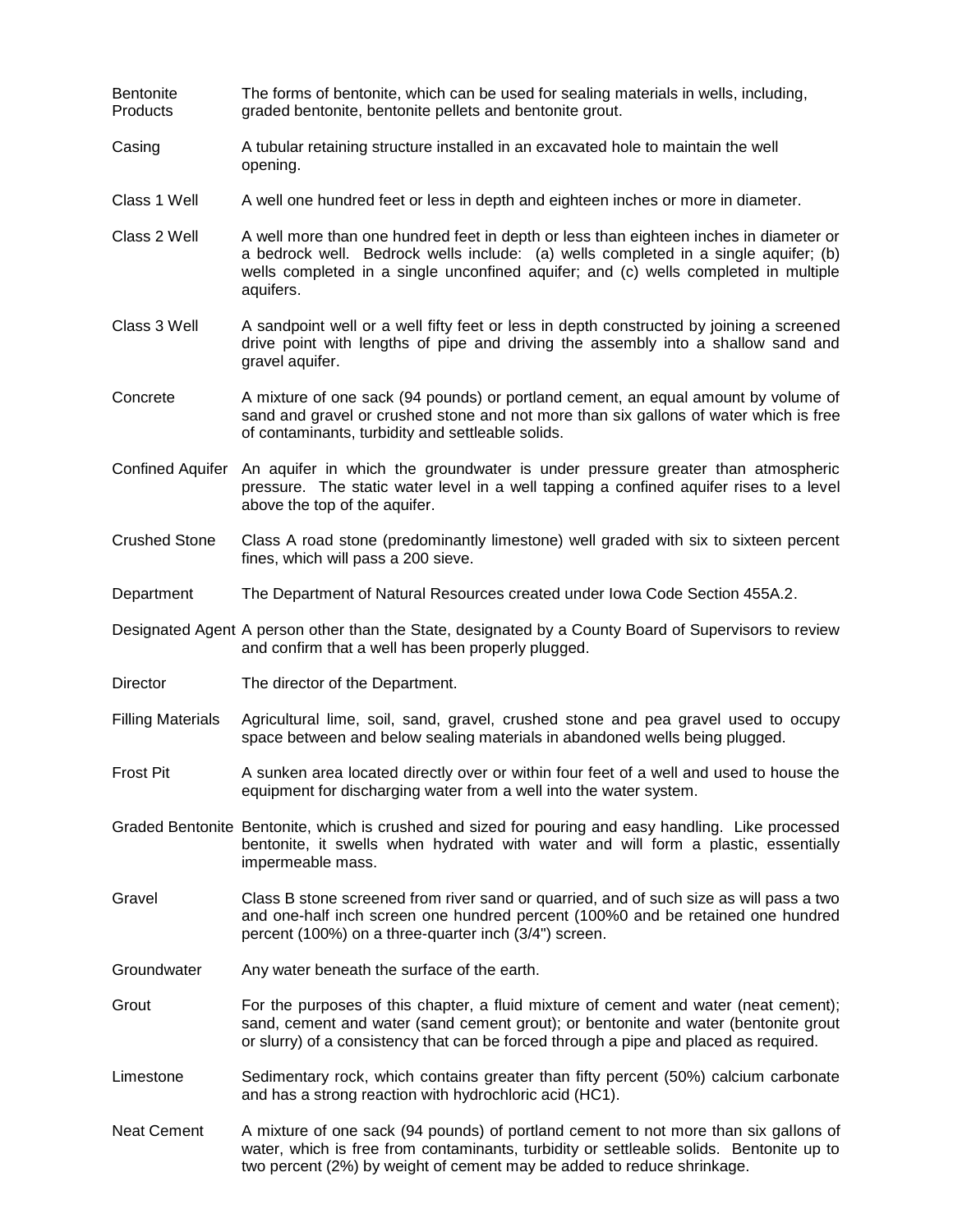| Owner                         | The titleholder of the land where an abandoned well is located.                                                                                                                                                                                                                                          |
|-------------------------------|----------------------------------------------------------------------------------------------------------------------------------------------------------------------------------------------------------------------------------------------------------------------------------------------------------|
| Pea Gravel                    | Gravel sized from one-eighth inch to three-eighths inch in diameter.                                                                                                                                                                                                                                     |
| Plug                          | The closure of an abandoned well with plugging materials by procedures which will<br>permanently seal the well from contamination by surface drainage and permanently<br>seal off the well from contamination into an aquifer. This involves the proper<br>application of filling and sealing materials. |
| Processed<br><b>Bentonite</b> | Bentonite which has been kiln dried and processed into pellets for direct use in well<br>sealing applications or into powder or coarse granules for use in bentonite grout for<br>sealing.                                                                                                               |
| <b>Well Contractor</b>        | Registered Water A water well contractor registered with the department in accordance with Section 567<br>-Chapter 37.                                                                                                                                                                                   |
| Sand                          | Clean, medium-textured quartz (concrete sand) and shall be at least twenty-five<br>percent (25%) with diameters between 2.0 and 0.25mm, less than thirty-five percent<br>(35%) with diameters between 0.25 and 0.05 mm and less than five percent (5%) with<br>diameters between 0.0002 and .05 mm.      |
| Sandpoint Well                | A small diameter water well constructed by joining a screened drive point with lengths<br>of pipe and driving the assembly into a shallow sand and gravel aquifer.                                                                                                                                       |
| Sand Cement                   | A mixture of one sack (94 pounds) of portland cement, an equal amount of volume of<br>sand and not                                                                                                                                                                                                       |
| Grout                         | more than six gallons of water, which is free from contaminants, turbidity and settleable<br>solids.                                                                                                                                                                                                     |
| Sealing                       | The proper placement of sealing materials into an abandoned well to seal off flow into,<br>out of or between aquifers.                                                                                                                                                                                   |
|                               | Sealing Materials Bentonite products. Sealing materials may also include neat cement, sand cement<br>grout and concrete.                                                                                                                                                                                 |
| <b>Standby Well</b>           | A water well which is temporarily taken out of service with the expectation of being<br>returned to service at a future date.                                                                                                                                                                            |
| <b>Static Water</b>           | The water level in a water well or aquifer when the well in not flowing or being pumped;                                                                                                                                                                                                                 |
| Level                         | sometimes<br>referred to as the water line.                                                                                                                                                                                                                                                              |
| <b>Tremie Pipe</b>            | A device, usually a small diameter pipe, that carries grouting materials to the bottom of<br>the hole and which allows pressure grouting from the bottom up without introduction of<br>air pockets.                                                                                                      |
| Unconfined                    | An aquifer in which the static water level does not rise above the top of the aquifer, i.e.,                                                                                                                                                                                                             |
| Aquifer                       | the<br>the pressure of the water in the aquifer is approximately equal to that of the<br>atmosphere.                                                                                                                                                                                                     |
| Water Well                    | An excavation that is drilled, cored, bored, augered, washed, driven, dug, jetted or<br>otherwise constructed for accessing groundwater.                                                                                                                                                                 |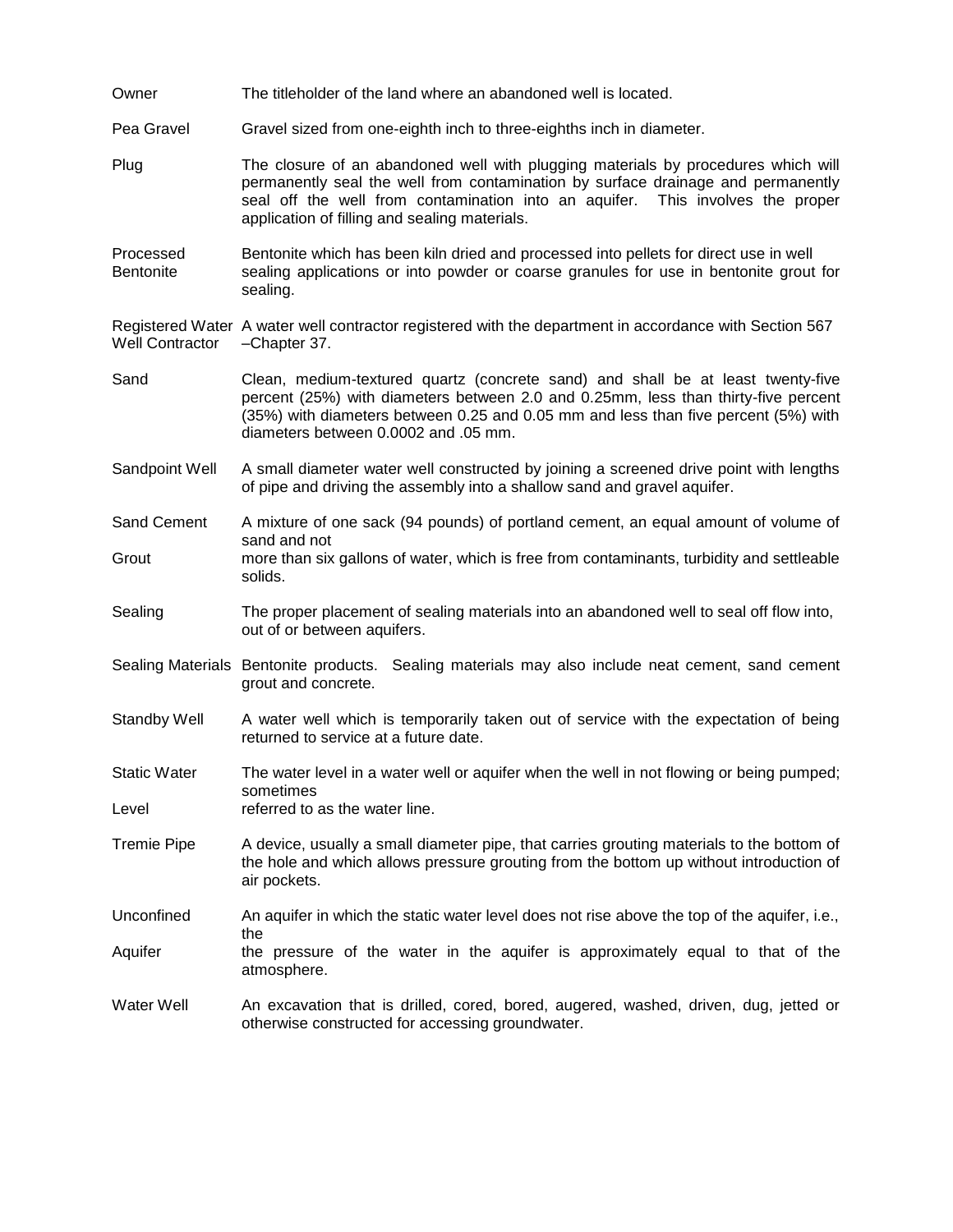**SECTION 2. FORMS.** The following form is currently in use: Abandoned Water Well Plugging Record #542-1226.

# **SECTION 3. ABANDONED WELL PLUGGING SCHEDULE.**

- **3.1 Class 1 Wells.** Wells abandoned prior to 3-1-90 must be properly plugged by July 1, 1995.
- **3.2 Class 2 Wells.** Wells abandoned prior to 3-1-90 must be properly plugged by July 1, 2000.
- **3.3 Class 3 Wells.** Wells abandoned prior to 3-1-90 must be properly plugged by July 1, 2000.
- **3.4 Contamination sources.** All classes of wells abandoned prior to the effective date of this rule and located less than two hundred feet (200') from an active well supplying potable water or located less than six hundred sixty feet (660') from a point source of potential contamination which may include but is not limited to industrial waste site; uncontrolled hazardous waste sites; petroleum storage areas; hazardous waste treatment, storage, or disposal areas; agricultural chemical storage areas; animal feedlots, and wastewater treatment facilities. All must be properly plugged by July 1, 1993.
- **3.5 Wells abandoned after the effective date of the rule.** All classes of well which are abandoned on or after the effective date of this rule must be properly plugged within ninety (90) days of the date of abandonment.

#### **SECTION 4. ABANDONED WELL OWNER RESPONSIBILITIES.**

- **4.1 Plugging Requirements.** The owner is responsible for insuring the abandoned well is plugged pursuant to this Chapter.
- **4.2 Affidavit.** It is the responsibility of the owner to certify, on DNR Form 542-1226 "Affidavit of Well Plugging", that an abandoned well has been plugged in accordance with the requirements and time schedule contained in this Chapter. This affidavit must include confirmation of the well plugging by the designated agent for the County or a registered water well contractor. Within thirty (30) calendar days of the date the plugging was completed, the owner shall submit to the department a copy of DNR Form 542-1226.

#### **SECTION 5. ABANDONED WELL PLUGGING MATERIALS.**

- **5.1 Sealing Materials.** Approved sealing materials are bentonite products (grade bentonite, bentonite pellets and bentonite grout), neat cement, sand cement grout and concrete.
- **5.2 Filling Materials.** Approved filling materials include agricultural lime, soil, sand, pea gravel, gravel and crushed stone. The filling materials shall be free of debris, foreign matter and any toxic or agricultural chemical residue. Filling materials are not required for well plugging.

# **SECTION 6. ABANDONED WELL PLUGGING PROCEDURES.**

- **6.1 Freedom from obstruction.** Abandoned wells must be checked before they are plugged in order to ensure there are no obstructions that may interfere with plugging operations. Drop pipes, check valves, pumps, and other obstructions shall be removed if practical.
- **6.2 Class 1 Wells.** These wells may be plugged by pouring filling and sealing materials from the top of the well or by using tremie pipes, except for sand cement grout or concrete placed below the static water level, which must be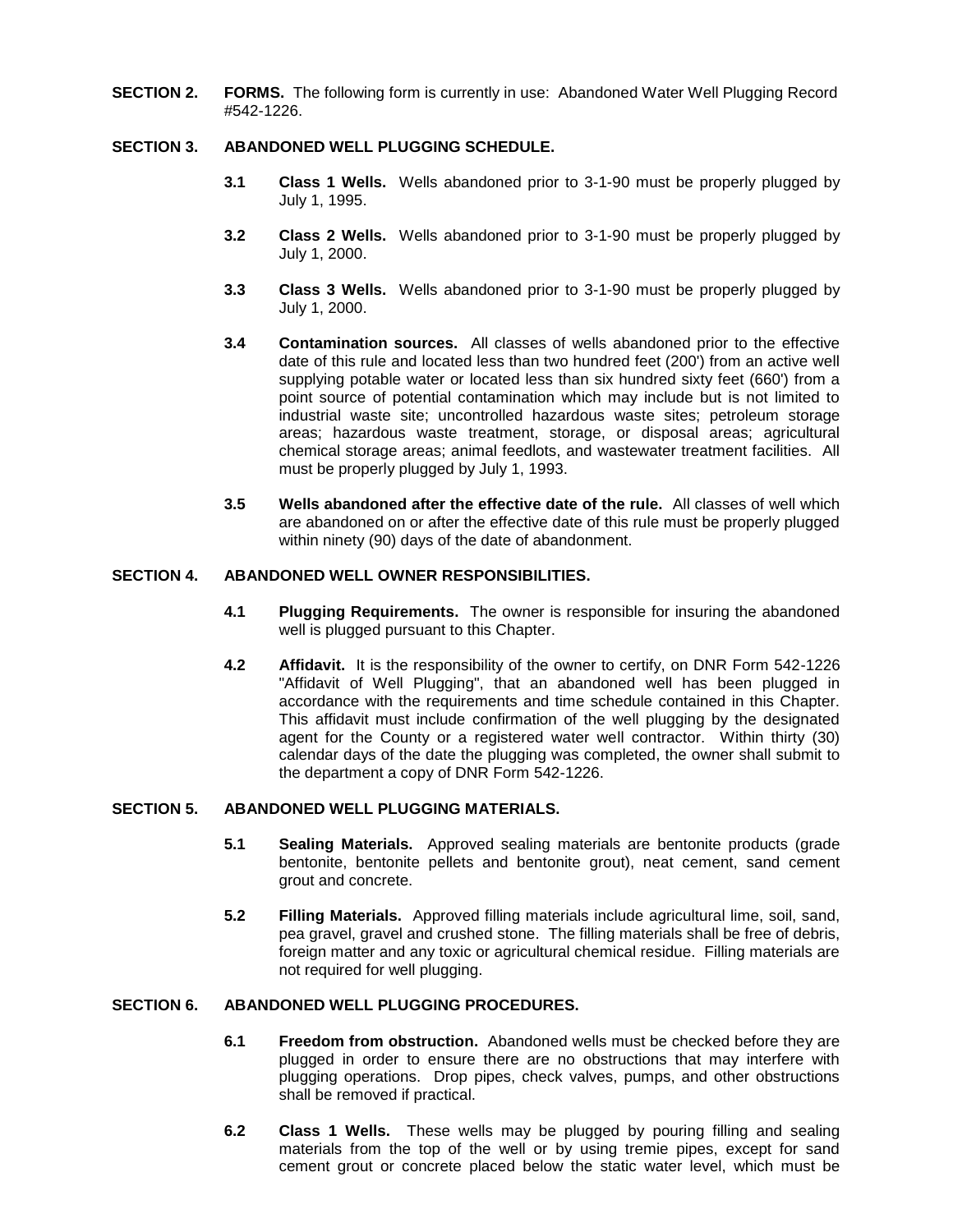placed by tremie pipe or dump bailer.

Filling materials of sand, gravel, crushed stone, pea gravel or agricultural lime shall be placed up to one foot below the static water level; soils are not permitted below the static water level due to naturally occurring bacteriological, organic and inorganic contaminants. A minimum of one foot of bentonite pellets, graded bentonite or neat cement shall be placed on top of the filling material up to the static water level as a seal. Sand cement grout or concrete applied with a tremie pipe or dump bailer also may be used on top of the filing material up to the static water level and in standing water above the static water level to act as a seal. Filling material may then be added up to four feet below the ground surface.

It is preferable that the filling materials be omitted and that sealing materials be used to fill the entire well up to four feet below the ground surface. Sand cement grout or concrete shall be placed with a tremie pipe or dump bailer when used below the static water level.

The casing pipe and any curbing, frost pit or pump house structure shall be removed to a depth of four feet below the ground surface and shall be capped by a minimum of one foot of bentonite pellets, graded bentonite, neat cement, sand cement grout or concrete. The cap shall extend six or more inches beyond the outside diameter of the top of the remaining well casing and shall terminate three feet below the ground surface. The remaining three feet (below the ground surface) shall then be backfilled with soil and graded so that surface water is directed away from the abandoned well location.

**6.3 Class 2 Wells Other Than Bedrock Wells.** Filling material consisting of sand, gravel, crushed stone or pea gravel shall be placed in the bottom of the well up to four feet below the static water level. A minimum of four feet of sealing materials consisting of any bentonite products or neat cement shall be added above the filling material up to the original static water level. If bentonite grout or neat cement is used, it shall be placed by tremie pipe. If graded bentonite or bentonite pellets are used, they may be added by pouring in place and agitating to avoid bridging. Sealing materials shall be added above the static water level up to four feet below the ground surface. If bentonite grout is used from the static water level to the top of the well, it should be capped by neat cement, sand cement grout or concrete terminating four feet below the ground surface. It is preferable that the filling materials be omitted and that sealing materials be used to fill the entire well up to four feet below the ground surface.

Casing pipe and any curbing, frost pit or pump house structure shall be removed to a depth of four feet below the ground surface. The remaining four feet shall then be backfilled with soil and graded so that surface water is directed away from the abandoned well location.

**6.4 Class 2 Bedrock Wells.** If the details of well construction are unknown, the well shall be tremied full of neat cement or bentonite grout up to four feet below the ground surface. If bentonite grout is used from the static water level to the top of the well, it should be capped by neat cement, sand cement grout or concrete terminating four feet below the ground surface.

The casting pipe and any curbing, frost pit or pump house structure shall be removed to a depth of four feet below the ground surface. The remaining four feet shall then be backfilled with soil and the surface shall then be graded to divert water away from the abandoned well location.

a. Bedrock wells completed in a single confined aquifer. Before proceeding to plug the well, a bridge plug or packer shall be placed at or below the bottom of the casing to stop the flow of water where the pressure in the confined aquifer causes the water to flow from the well to the surface. In such cases,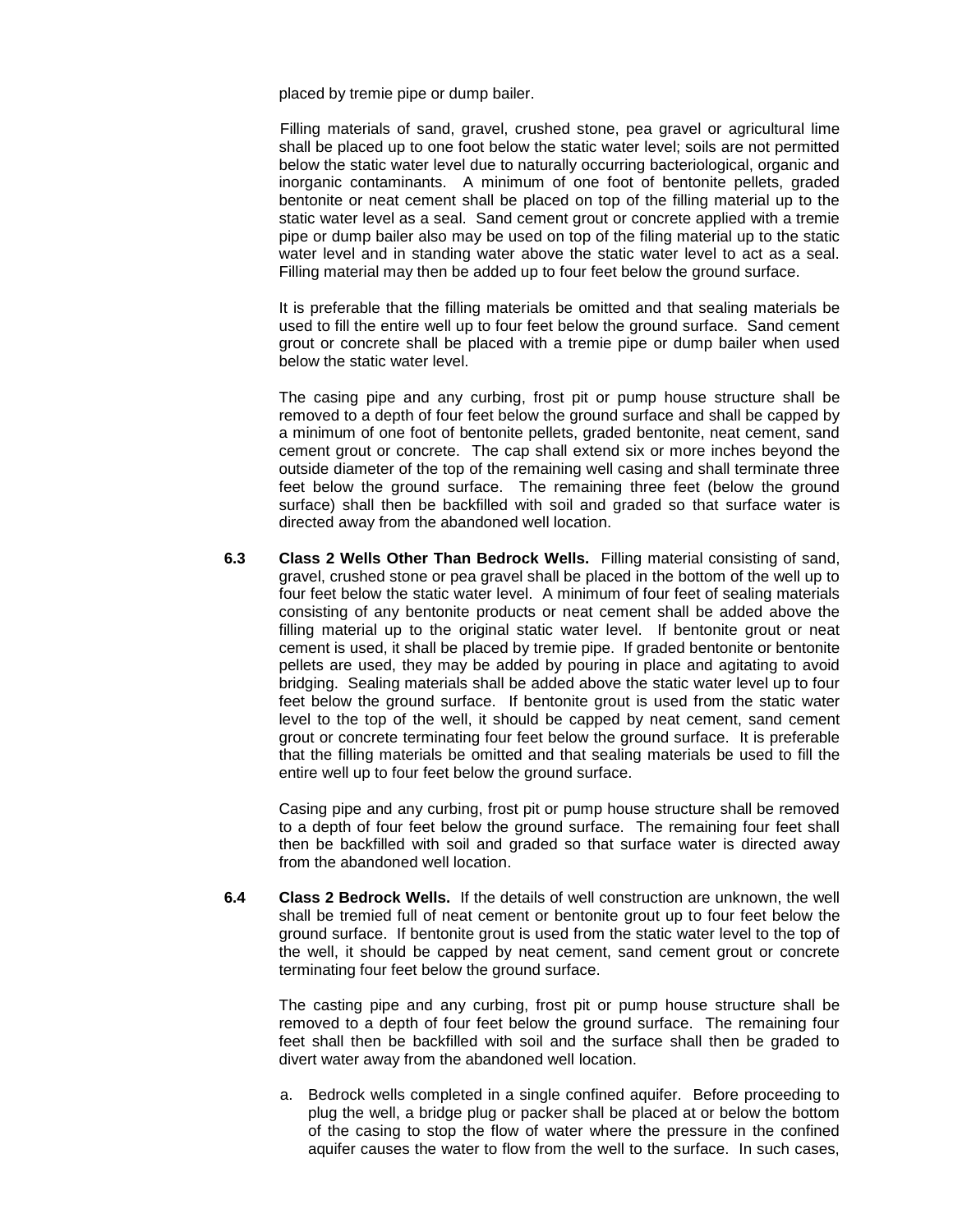filling materials shall be placed in the lower porting of the well before the bridge plug or packer is set.

Filling material consisting of pea gravel, crushed stone or gravel shall be placed from the bottom of the well up to ten feet below the bottom of the casing or confining layer, whichever is lower. Sealing materials consisting of any bentonite products, sand cement grout or neat cement shall be placed from the top of the filling material to at least ten feet (10') above the bottom of the casing or confining layer or to the static water level, which ever is higher. If bentonite grout, neat cement or sand cement grout is used, it shall be placed by tremie pipe. If bentonite pellets or graded bentonite are used, they shall be added by pouring in place and agitating to avoid bridging. The casing shall then be filled up to four feet below the ground surface with sealing materials. If bentonite grout is used from the static water level to the top of the well, it should be capped by neat cement, sand cement grout or concrete terminating four feet below the ground surface.

It is preferable that the filling materials be omitted and that approved sealing materials be used to fill the entire well up to four feet below the ground surface.

The casing pipe and any curbing, frost pit or pump house structure shall be removed to a depth of four feet below the ground surface. The remaining four feet shall then be backfilled with soil and graded so that surface water is directed away from the abandoned well location.

- b. Bedrock wells completed in a single unconfined aquifer. The plugging procedure for these wells is the same as for bedrock wells completed in a single confined aquifer except that a bridge plug or packer is not required to stop the flow of water since this problem will not exist in this type of well.
- c. Bedrock wells completed in multiple, aquifers. For the lowest aquifer, filling material consisting of pea gravel, crushed stone or gravel shall be placed from the bottom of the well up to ten feet below the bottom of the casing or confining layer, whichever is lower. Neat cement tremied in place shall then be placed as a sealing material on top of the fill and extend upward at least twenty feet (20'). Sealing materials shall then be placed in at least the top ten feet (10') feet of each subsequent aquifer and extend at least ten feet (10') into the confining layer of casing above. The same type of filling materials and sealing procedures shall apply for each subsequent aquifer. Filling material may be placed from the top of the uppermost aquifer seal up to the static water level of the well. The casing shall then be filled with approved sealing or filling materials to four feet below the ground surface. If bentonite grout is used from the static water level to the top of the well, it should be capped by neat cement, sand cement grout, or concrete terminating four feet below the ground surface.

It is preferable that the filling materials be omitted and approved sealing materials be used to fill the entire well up to four feet below the ground surface. Sand cement grout or concrete shall be applied with a tremie line or dump bailer when applied below the static water level.

The casing pipe and any curbing, frost pit or pump house structure shall be removed to a depth of four feet (4') below the ground surface. The remaining four feet (4') shall then be backfilled with soil and graded so that surface water is directed away from the abandoned well location.

**6.5 Class 3 Wells.** The preferred method of plugging a sandpoint well is to pull the casing and sandpoint out of the ground, allowing the hole to collapse and fill. If the sandpoint and casing cannot be extracted, they shall be tremied full of neat cement or completely sealed with bentonite products.